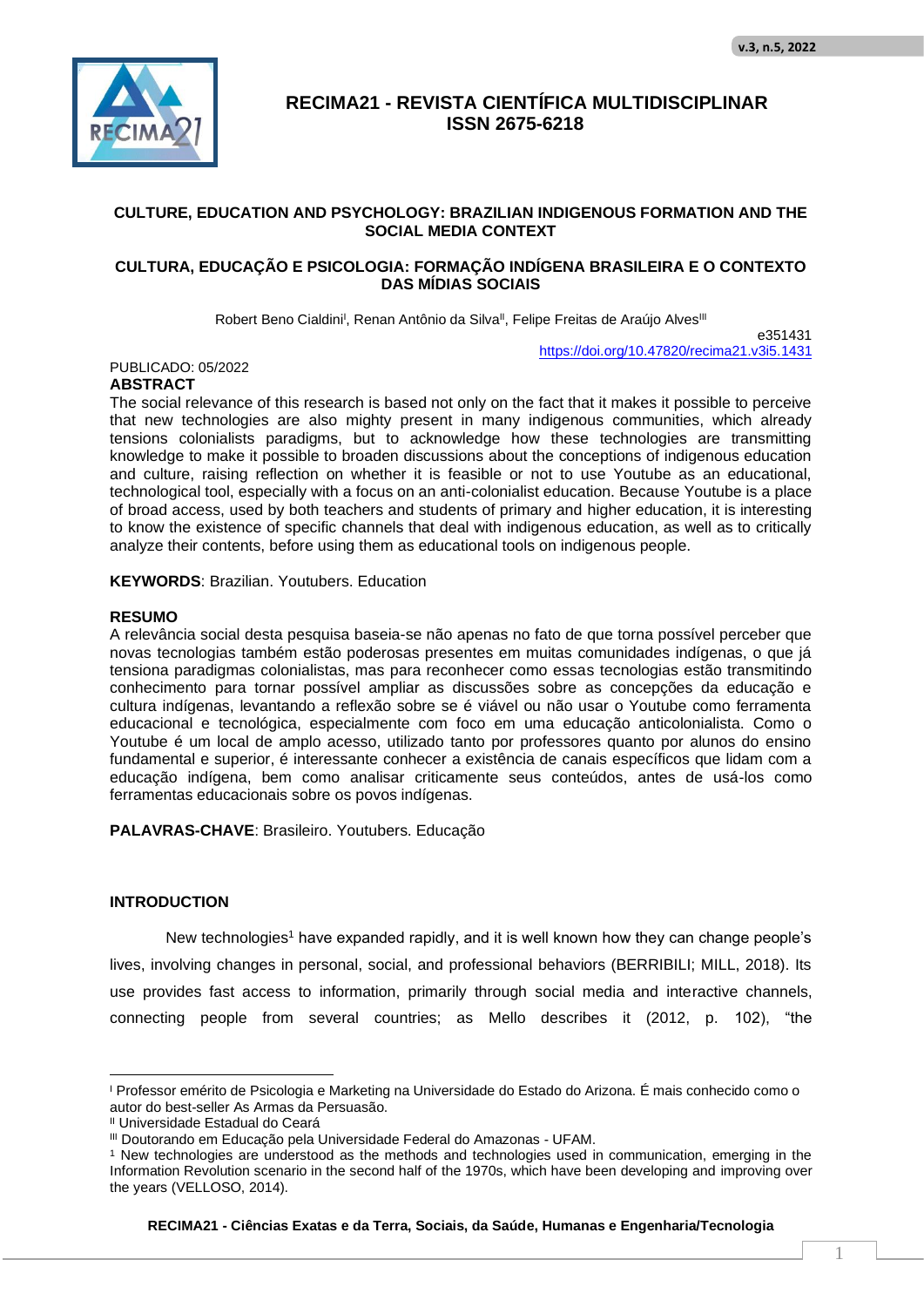

**CULTURE, EDUCATION AND PSYCHOLOGY: BRAZILIAN INDIGENOUS FORMATION AND THE SOCIAL MEDIA CONTEXT Robert Beno Cialdini, Renan Antônio da Silva, Felipe Freitas de Araújo Alves**

advances and discoveries, when announced, do not remain restricted to a community, as it did in the past, now the global population knows the questions of the whole world."

Access to information through the internet<sup>1</sup> happens in many ways and through several channels. This paper focuses on a specific means, Youtube<sup>2</sup>, and even more narrowly on Youtube channels produced by Brazilian indigenous YouTubers<sup>3</sup> who carry on information about the native peoples from Brazil. In this way, this research aims to identify channels of Brazilian indigenous Youtubers and the contents shared regarding indigenous education and culture. There is the hypothesis that these Youtube channels, which enable the active participation of indigenous people, even if not many, can be a viable technological tool for promoting anticolonial<sup>4</sup> education.

The interest in this work emerged from the participation in a group of research called GEPECUMA, led by professor Dr. Renan Antonio da Silva (Universidade Estadual Paulista e Universidade Estadual do Ceará), approved by the National Council of Scientific and Technological Development, linked to UNESP and UECE, which performs biographical researches on women educators, such as gender issues and teacher training, in which was possible to know stories of Indian teachers who reported using Youtube channels as a didactic resource. It was noticed that new technologies were being inserted in several villages. They took part in the daily routines of the Indigenous people, e.g., the use of cell phones, computers, laptops, and interactive networks via the internet (MENDES; FIALHO; MACHADO, 2019). Through the finding of digital média disclosing knowledge about Indian education, the main problem of this research emerged: which Youtube channels deal with indigenous education and which contents of this topic are being broadcast on the addresses of the "BR" domain?

It is important to infer that the universalizing and discriminatory ideas, disseminated in the social imaginary for centuries of history, according to Schmidt and Cainelli (2004), referred to all indigenous people the condition of rude people, barely evolved, who live from hunting, fishing, agriculture, and handicrafts, which do not develop technologically, including reproducing this perception at schools of primary education through textbooks. On the other hand, Silva K. and Silva M. (2010) affirm that each indigenous society has its structure, with a specific culture, being dynamic and critical; in fact, it is not possible to ignore indigenous history or speak about native peoples in a general way, making their specificities invisible.

<sup>1</sup> The internet is understood as a global system of interconnected computer networks that use their own set of conventions that control and enable this protocol, connection, communication, and data transfer between computer systems (CASTRO; MARANHÃO; SOUZA, 2013).

<sup>&</sup>lt;sup>2</sup> Youtube is a website for sharing uploaded videos posted by its users via the internet. The term comes from English, in which "you" means "you" and "tube" means tube, channel; that is, a channel through which videos are broadcast

<sup>&</sup>lt;sup>3</sup> Youtuber is a terminology used to refer to a person who is a frequent user of the Youtube site for sharing videos, especially for someone who produces and appears in these videos on a specific channel.

<sup>4</sup> In the decolonial perspective, ideas presupposed already striking, and fixed essences are perceived to enable differences to reinvent and enunciative *loci*. Knowledge is formulated from subaltern subjects' views, cosmovisions, or experiences.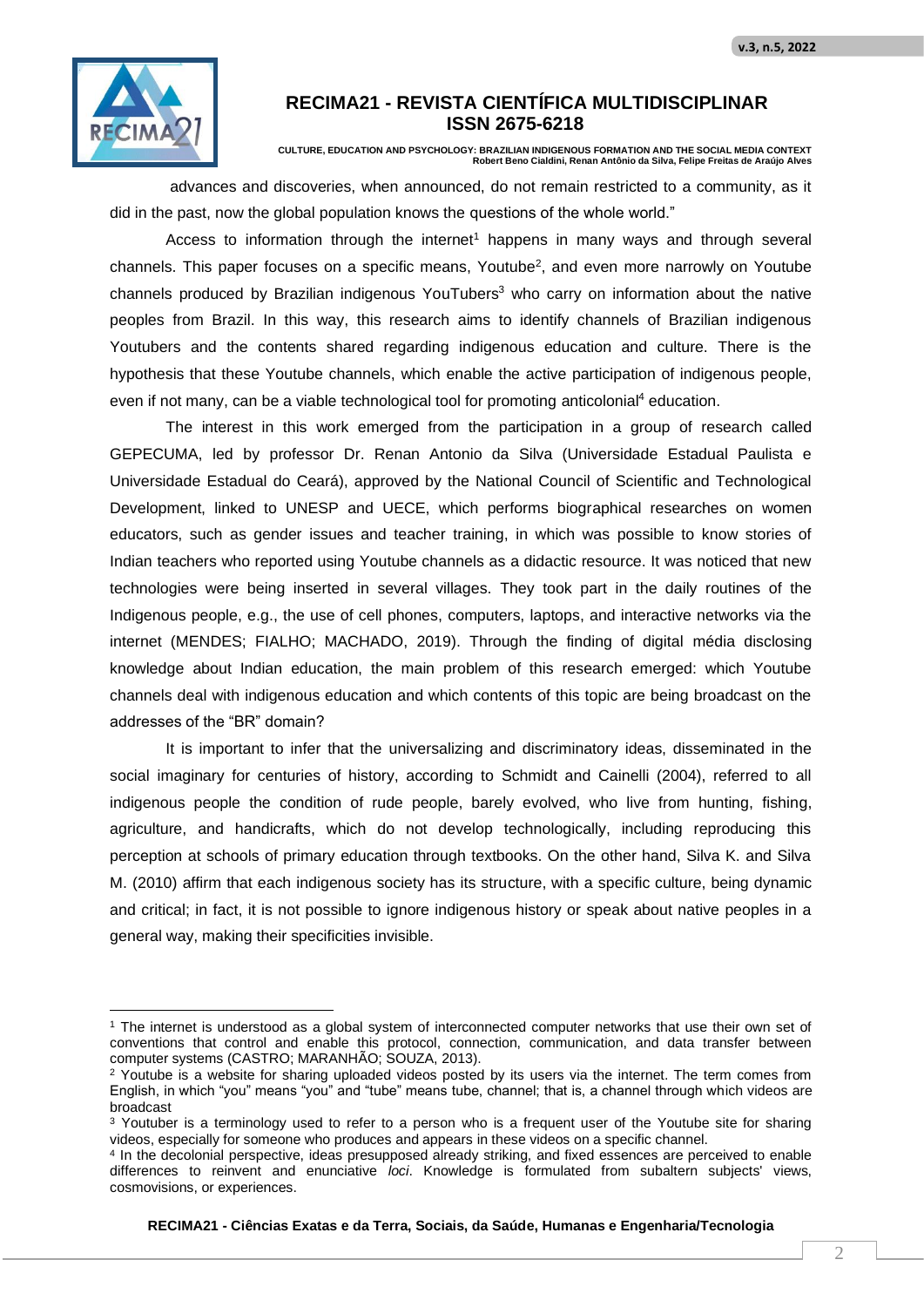

**CULTURE, EDUCATION AND PSYCHOLOGY: BRAZILIAN INDIGENOUS FORMATION AND THE SOCIAL MEDIA CONTEXT Robert Beno Cialdini, Renan Antônio da Silva, Felipe Freitas de Araújo Alves**

On March 10th, 2008, Law No. 11.645 was passed. It was established that teaching about indigenous culture and history should be mandatory and included in the country's official public and private education institutions curriculum. Such initiative, as highlighted by Mignolo (2007), is essential for the recognition and appreciation of indigenous people, as long as the knowledge is not worked from a European perspective, but from a decolonial logic, to produce an energy of discontent and distrust of colonial power (LOUREIRO, MORETTI, 2021), thus, according to Fialho, Machado e Sales (2014), a teaching proposal that abstracts the realities experienced by social-historical subjects is no longer accepted, to the detriment of mere biased description, relegating the social and cultural relations of historical agents, who effectively are the authors of history, to the background of importance.

#### **TECHNOLOGIES, YOUTUBERS, AND INDIGENOUS EDUCATION**

In Brazil, there are more than 250 indigenous people, according to the Demographic Census of 2010 from the Brazilian Institute of Geography and Statistics, totalizing in a population of 817,963 people, of which 315,180 people live in urban areas, and 502,783 live in rural areas. This data infers that even though most indigenous population concentrates in rural areas, a considerable portion is inserted in urban areas, with more significant contact with digital technologies. The indigenous people represent about 0,5% of the Brazilian population, having a very rich ethnic, cultural, and educational diversity, though they are barely known, understood, and respected by non-indigenous people.

According to Ginsburg (1994), contrary to reinforcing a Eurocentric history, the attempt to produce the history of indigenous people, considering the educational, cultural, and mythological aspects, is an international movement that necessarily permeates the consideration of indigenous worldview, that being a history constituted for them and with them. In this way, with indigenous people positioned behind the cameras, it is possible to give protagonists and visibility to their voices, making it feasible for them to narrate their own stories.

The first ethnographic movies sought to show the indigenous peoples as exotic and backward people who could only achieve a higher level civilization if there were an action from the state to educate them and take their savagery away, as Castro teaches (2005, p. 13):

> Applied to the age-old question of the tremendous human cultural diversity, perceived both in societies that existed in the past and in those that coexisted contemporaneously in space, the evolutionary perspective in anthropology was based on fundamental reasoning: to reduce cultural differences to historical stages of the same revolutionary path.<sup>5</sup>

This perspective did not prioritize the narrative of Brazilian indigenous people; furthermore, it contributed to creating a wrong and prejudiced perception, which associated the indigenous people to

<sup>5</sup> Aplicada à antiga questão da enorme diversidade cultural humana, percebida tanto nas sociedades que existiram no passado como nas que conviviam contemporaneamente no espaço, a perspectiva evolucionista em antropologia baseava-se num raciocínio fundamental: reduzir as diferenças culturais a estágios históricos de um mesmo caminho evolutivo.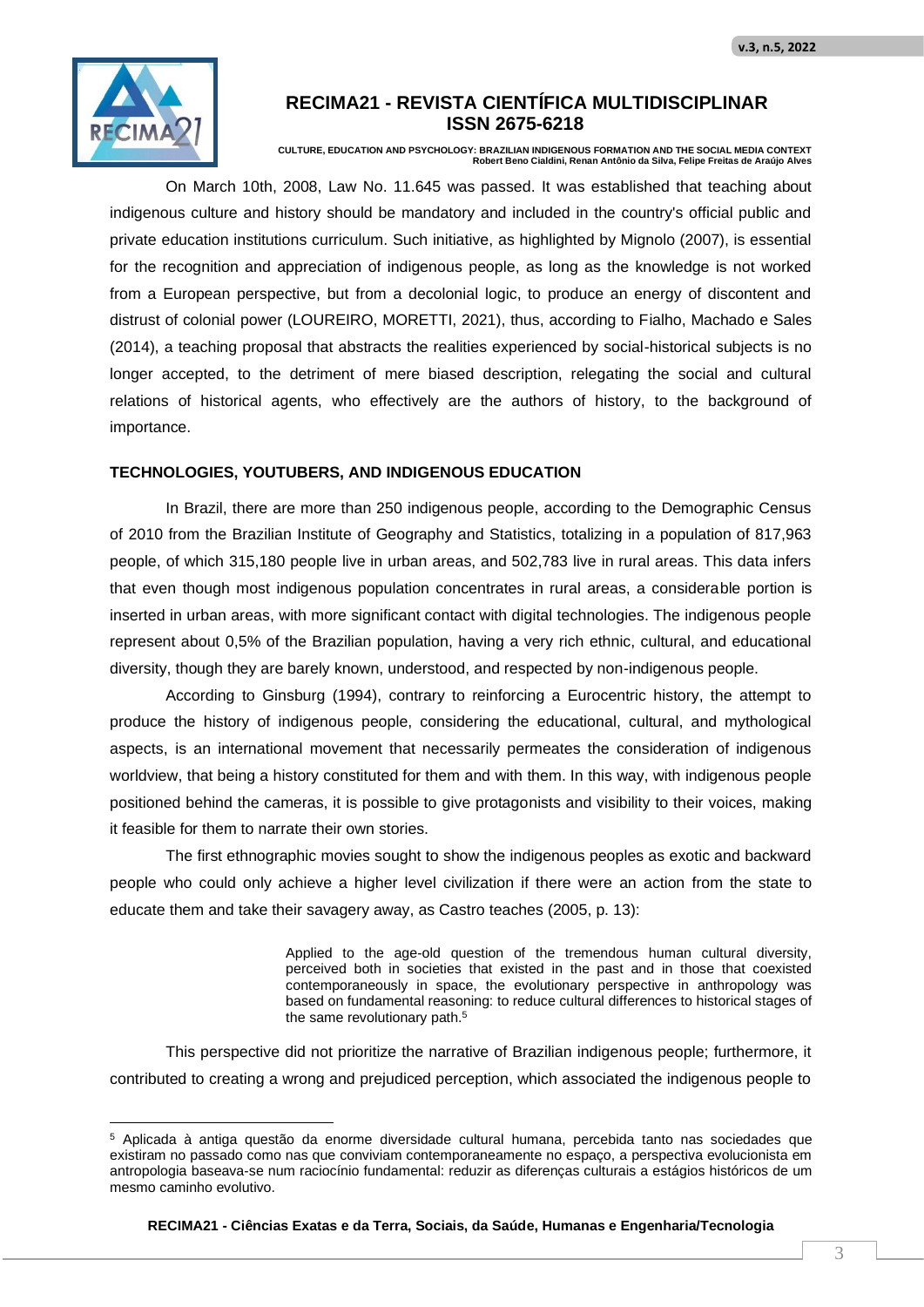

**CULTURE, EDUCATION AND PSYCHOLOGY: BRAZILIAN INDIGENOUS FORMATION AND THE SOCIAL MEDIA CONTEXT Robert Beno Cialdini, Renan Antônio da Silva, Felipe Freitas de Araújo Alves**

savages that needed domestication, teaching them the ways of western culture. Besides other factors, a fact taken into account is that the ethnic movies produced until recent times and other audiovisual productions that involved indigenous people were not made by their members. Delgado and Jesus (2018) explain that this mediatic perspective has been doubted in the past decades. The indigenous movement has engaged in debates, sensitized communicators, and produced new audiovisual content with themes involving indigenous people from their perspective.

In this way, technological advances have revolutionized the world, and it has been much different for several indigenous people. Castells (1999) teaches that this technological revolution has provoked many changes on the material foundations of society as a whole, presenting itself at a speed that sometimes is too difficult to keep up. According to Vermelho et al. (2014, p. 182), "[...] new technologies enable the creation of more interactive means of communication, freeing individuals from limitations of space and time, making communication more flexible".

> Technological evolution has been breaking paradigms and changing the way human beings relate to the environment in different areas, from the world of work, human relations, and, why not say, knowledge acquisition. The ubiquity of digital information and communication technologies (DICT) resources is increasingly rooted in our daily habits, changing how we interact and inform ourselves.<sup>6</sup>

It is crucial to notice that through the technological progress, it was possible to constitute youtube channels in Brazil; some of them do not simply count on the participation of indigenous people but are produced by them, a fact that deserves to be highlighted. Such channels signal the use of digital technologies by indigenous people and how important those YouTubers are, showing the cultural and educational diversity not only for indigenous communities but also for all other communities that access these channels.

On should note that children and youngsters make most access on Youtube. As stated by Silva, Fagundes, and Menezes (2018), in the manual *Children and Adolescent's health in the digital era*, created by the Brazilian Society of Pediatrics, some data and indicators are referring to the research done by the Internet Management Committee and the Regional Center of Studies for the Development of the Information Society, the TIC Kids Online - Brazil from 2015, which shows that there are more than 29,7 millions of children and adolescents between 9 and 17 years old in Brazil, from which 23,7 million (80%) are heavy internet users. Such information allows us to infer that children and young people in the development process have contact with knowledge mediated by the web. The way these pieces of knowledge are signified and seized interferes with their worldview (FILHO; SOUZA, 2019).

<sup>6</sup> Technological evolution has been breaking paradigms and changing the way human beings relate to the environment in different areas, from the world of work, human relations and, why not say, the acquisition of knowledge. The ubiquity of the resources of digital information and communication technologies (DICT) is increasingly rooted in our daily habits, changing the way we interact and inform ourselves. (SOARES et al., 2018, p. 1).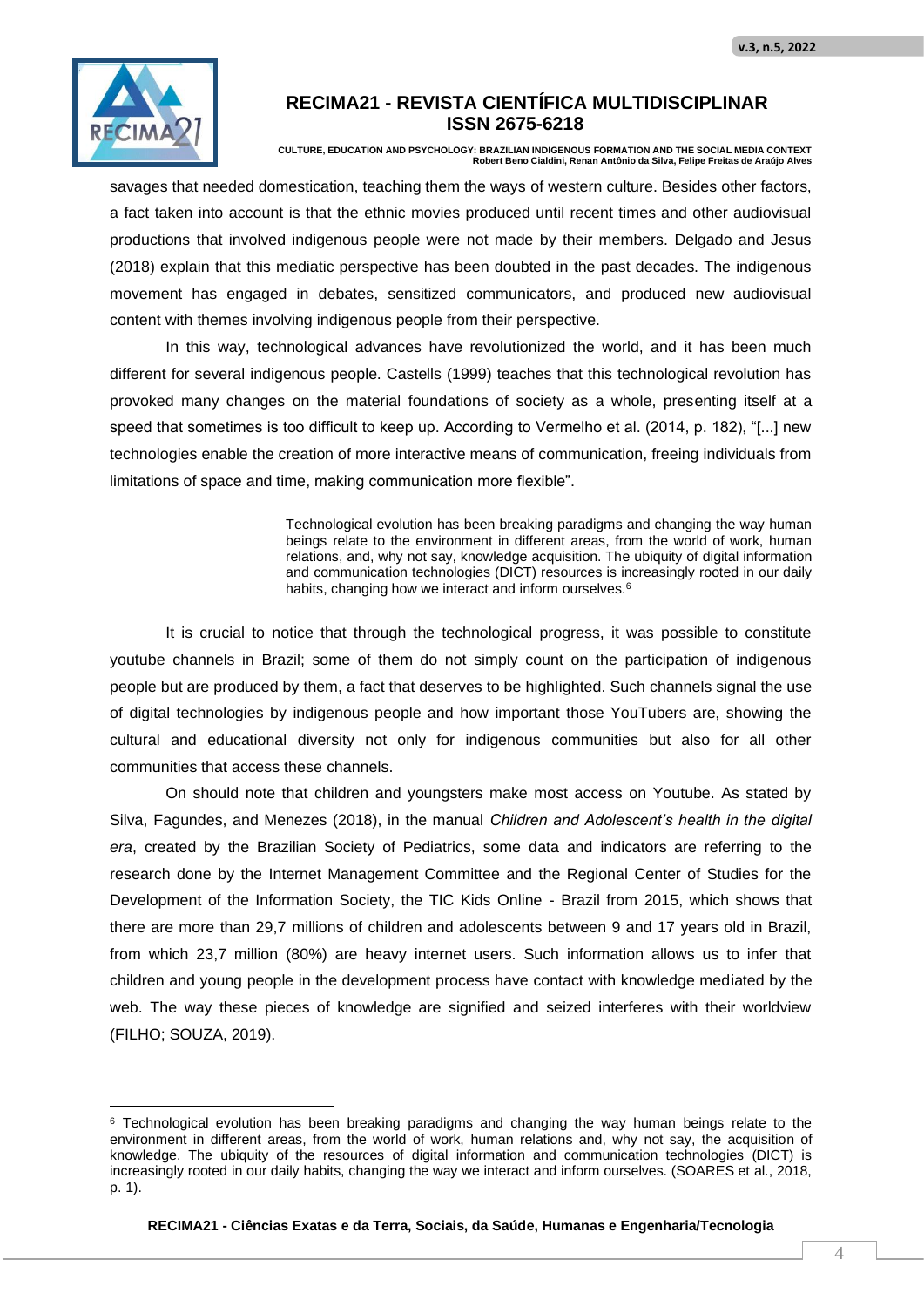

**CULTURE, EDUCATION AND PSYCHOLOGY: BRAZILIAN INDIGENOUS FORMATION AND THE SOCIAL MEDIA CONTEXT Robert Beno Cialdini, Renan Antônio da Silva, Felipe Freitas de Araújo Alves**

According to Castells (1999), new information technologies are integrating the world into globais networks of instrumentality and can no longer be ignored, as they interfere in the development of humanity. Communication mediated by computers generates a variety of virtual communities, for instance, Youtube channels, that enable fast access to subjects that one wants to deliver. In fact, YouTubers are unknown people, not being public figures, meaning that they don't have a strong média presence in the mass media; they are relegated to the background of importance, at least until they get featured in the propagation of their posts.

The videos produced by regular people, which is the case of videos made by indigenous, are usually recorded with a webcam, without complex editing or a vast production team, as seen in the mass media or more sophisticated channels. The protagonists typically speak to a camera in the foreground in these videos, commenting on their channel's scheduled topics. Although without professional rigor, Oliveira and Viggiano (2018) infer that YouTubers democratize access to education as they make knowledge widely accessible for free.

Berribili and Mill (2018) explain that YouTubers have become more critical in several sectors, especially in the commercial one, to advertise products; however, there is a wide variety of channels used to disseminate individual and collective works and even personal life. Regardless of the goal for which they were created, these channels end up spreading daily practices, arts, values, habits, social relations, among other aspects that make up the framework of plural cultures.

As Martino says (2009, p. 3):

The leader of opinion spreads the messages (say, a propagation function), but in doing so, they cannot fail to perform a function of selecting those they deem relevant (filter function); moreover, they can and often do edit, crop, comment, evaluate and, therefore, transform these messages.<sup>7</sup>

When it comes to the diffusion of education and culture, this reality is quite remarkable, as each subject will transmit what they conceive as opportune, imbued with values, beliefs, and opinions which are subjective (ARAÚJO; SOARES, 2019). This way, the Youtube channel becomes a space of formation of the subject, enabling learning, which permeates the selection and editing of the Youtuber (SOARES et al., 2018). Also, as children, youngsters and adults will be able to access Youtube videos from computers, tablets, and smartphones, to name a few, quick information is allowed (SILVA; FAGUNDES; MENEZES, 2018).

Indigenous Youtubers generally make homemade videos, including classes, documentaries, personal diaries, and militancy events. It is possible to observe that indigenous people use this digital resource as interactive, dynamic, and mobilizing spaces, in other words, a tool to promote awareness for the preservation, appreciation, and respect of indigenous culture. Indigenous education is not alien to the technological modernization process; on the contrary, in many cases, it has become an essential tool in propagating their ideas. And indigenous Youtube channels can be used, didactically,

<sup>7</sup> The opinion leader disseminates the messages (say, a propagation function), but in doing so, they cannot fail to exercise a function of selecting those that they deem relevant (filter function), in addition, they can also, and often do 'edit ', cut, comment, evaluate and, therefore, transform these messages.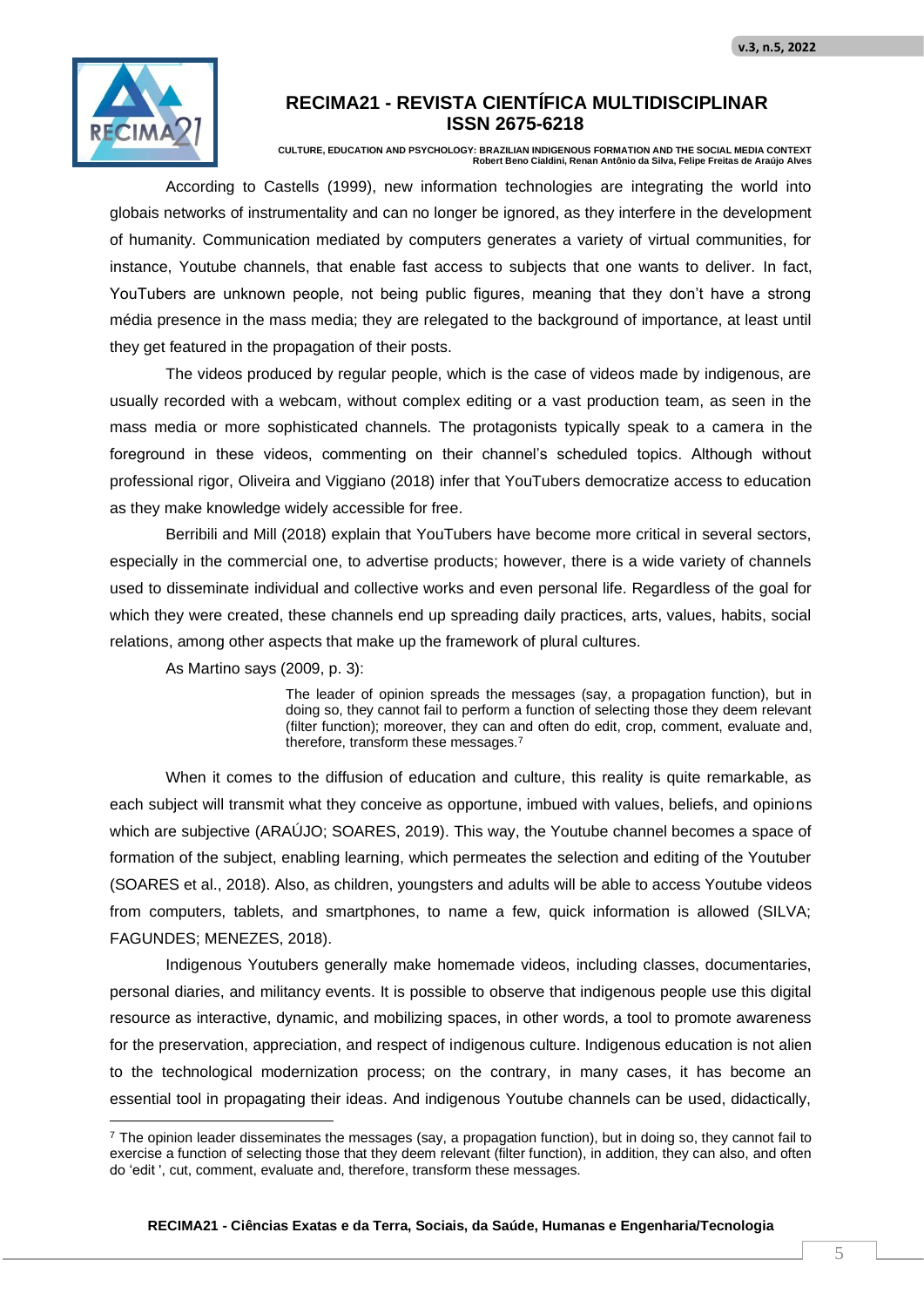

**CULTURE, EDUCATION AND PSYCHOLOGY: BRAZILIAN INDIGENOUS FORMATION AND THE SOCIAL MEDIA CONTEXT Robert Beno Cialdini, Renan Antônio da Silva, Felipe Freitas de Araújo Alves**

to promote knowledge about indigenous history and culture, as of what is transmitted, in an anticolonial way, by themselves.

Knowledge about indigenous history and culture included, through educational legislation, as mandatory in primary education schools and higher education courses. The Law of Guidelines and Bases for National Education no 9.394/1996, in Chapter II, Article 26, ensures that the content taught on the History of Brazil must also refer to the Indigenous History as well as other peoples' history: "in public and private elementary and secondary schools, the study of Afro-Brazilian and indigenous history and culture is mandatory." Article 32, § 3<sup>o</sup>, also asserts that "[...] regular elementary education will be taught in Portuguese, ensuring indigenous communities the use their mother languages and their own learning processes.

Indigenous YouTubers, through their channels, can facilitate the educational mediation of knowledge for indigenous and non-indigenous people, as long as the teachers use the information responsibly (LUCHETTA; PIOVEZANA, 2011). However, I had yet to see which Youtube channels produce information about indigenous peoples that could be used for educational purposes, with indigenous people playing a leading role. An investigative path was elaborated for this, described in the next session.

#### **METHODOLOGY**

This research began with an online search carried out on January 9th, 2020, in the following databases: Scientific Electronic Library Online (SciELO), portal of Periodicals of Coordination for Improvement of Higher Education Personnel (Capes), and Digital Library of Thesis and Dissertations (BDTD), in order to know the previous productions that interrelated indigenous education with Youtube.

On SciELO, 22 articles were found when I searched for essays with the search word "indigenous education"; however, I found no records when I refined the descriptor "Youtube". On the Capes Periodicals Portal, in "search subject," with the type of materials "articles", in the "subject" field, I found 211 articles for the descriptor "indigenous education"; however, when adding the term "Youtube", I also found no record. On BDTD, in "advanced research", in the "subject" field, I found 371 results with the descriptor "indigenous education", but when adding "Youtube," again I found nothing.

It is considered the possibility that Youtube was a very specific term, so the searches were redone in the three databases as mentioned earlier, combining the words: "indigenous education" and "new technologies"; "indigenous education" and "digital technology", following the same paths of the previous search with the following words: "indigenous education" and "Youtube". On ScieELO and the Capes Periodical Portal, there was no article record for the three new combinations. On BDTD, the same happened with the word combinations "new technologies" and "digital technology"; however, five words appeared with the combination "video". These papers were compiled in hopes that they could contribute to the theoretical foundation of the research; in fact, after analyzing the titles,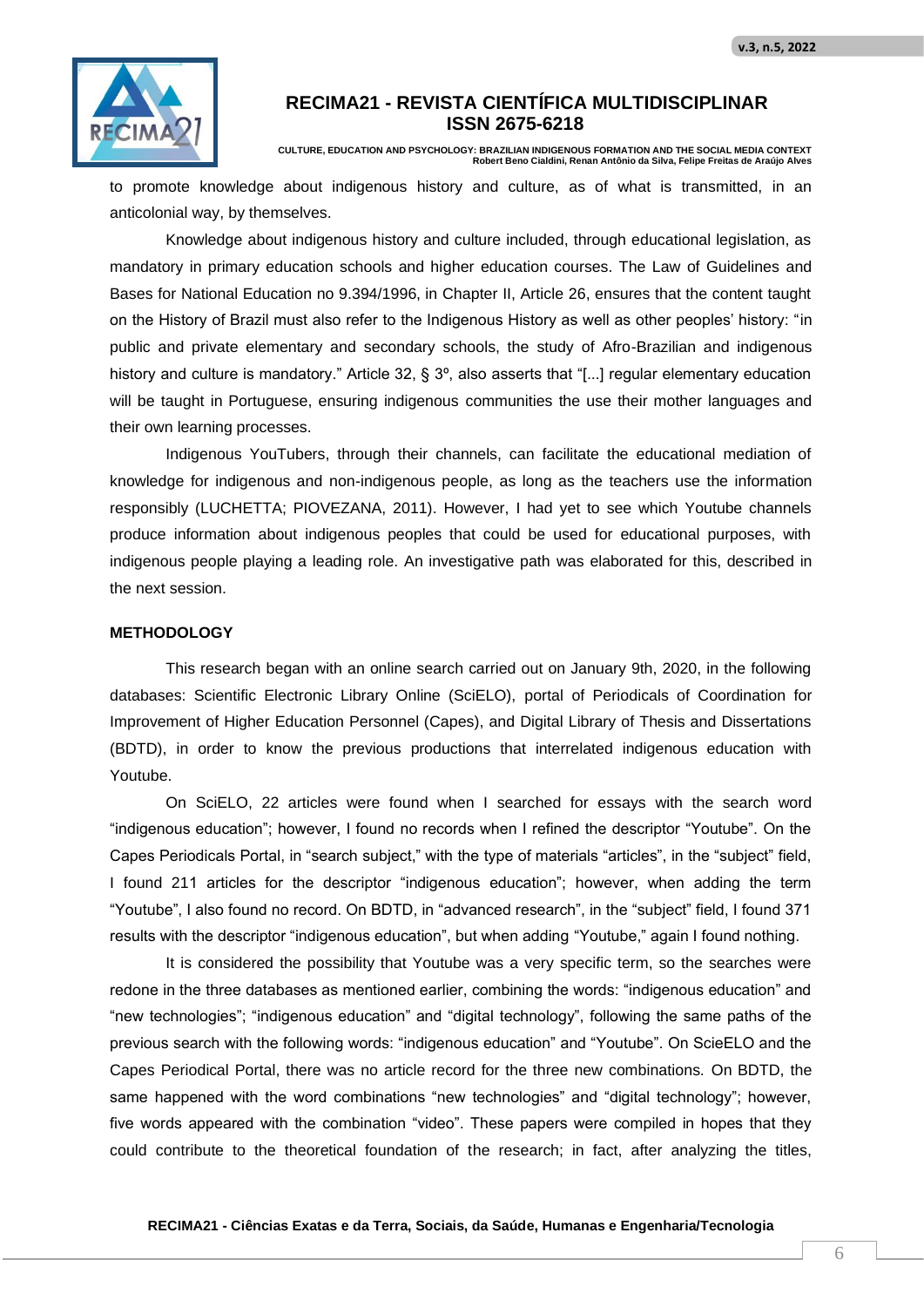

**CULTURE, EDUCATION AND PSYCHOLOGY: BRAZILIAN INDIGENOUS FORMATION AND THE SOCIAL MEDIA CONTEXT Robert Beno Cialdini, Renan Antônio da Silva, Felipe Freitas de Araújo Alves**

abstracts, and keywords, I found that none of them dealt with the use, production, or discussion of videos involving indigenous people.

Even though it did not offer good theoretical support, This initial search was essential to understand that there are only a few published papers that address, even superficially, indigenous education in Brazil; after all, only 604 products were located with this descriptor, originating from theses, dissertations, and scientific articles. Regarding the use of new technologies associated with indigenous education, the most alarming thing is that no study has been published. This finding makes this research original and shows the need to reflect on how indigenous communities have appropriated digital technologies and how these are being used in education.

After the previous exploration in the databases, I started the epicentral research, intending to identify the channels of Brazilian indigenous YouTubers to learn, later on, about the transmitted contents related to indigenous education disseminated through Youtube. Therefore, the study was developed electronically on July 9, 2021, through the world wide web, as the information on Youtube is provided digitally.

In more detail, to find the channels of Brazilian indigenous YouTubers, the following subject was written in the Google research field: "indigenous YouTuber channels", with the *Wariu* channel appearing as the first option. Through the *Wariu* channel, by clicking the "channels" icon, other indications from indigenous YouTubers were presented, enabling the meeting of promoters of indigenous content, such as *Benilson Pitaguary* and *Vlog Katú*.

New searches were carried out through the icons of these channels until the indicators were repeated, showing the exhaustion of the collection. At the end of this process, fifteen channels of indigenous YouTubers were identified.

The inclusion criteria were three: 1) be produced by an indigenous person; 2) have written self-definition on the channel as indigenous people content disseminators; 3) disseminate subjects related to indigenous education and culture directly or indirectly. As all channels met the inclusion criteria, all of them were considered for analysis.

After selecting the channels that would be investigated, the systematic observation of the posts began, the floating and in-depth reading of the contents broadcasted, and the export of pertinent information, which made it possible to organize the database with the results found.

Regarding the ethical aspects of this research, it is important to clarify that it isn't a study involving human beings; it was based only on publicly disclosed content with open access; so there was no need for the research project to be approved by the Ethics Committee. However, the ethics prevailed in the development of the study, expressed in several aspects: in the care of the definition and description of the problem and research goal; in reliable data collection supported by the chosen methodology; in the analysis and interpretation of the results, which value rigor and commitment to the author's ideas, in the writing and propagation of the research, concerning the clear and direct scientific language as well as the effective participation and authorial responsibility of the researchers who signed this article (CRESWELL, 2007).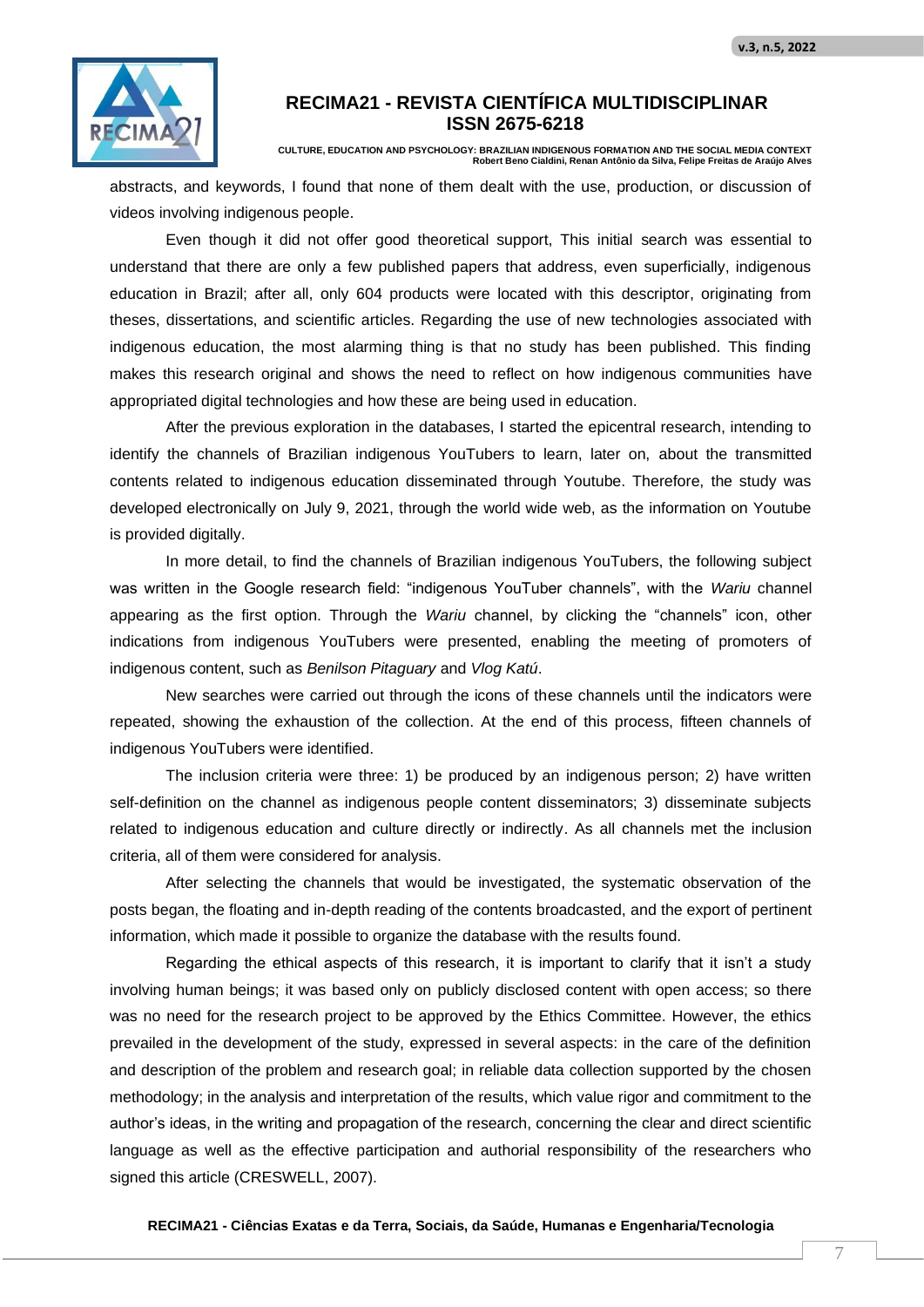

**CULTURE, EDUCATION AND PSYCHOLOGY: BRAZILIAN INDIGENOUS FORMATION AND THE SOCIAL MEDIA CONTEXT Robert Beno Cialdini, Renan Antônio da Silva, Felipe Freitas de Araújo Alves**

#### **PRESENTATION AND MATERIAL DISCUSSION**

I found that indigenous people have been using technology, and such appropriation, specifically when it comes to the use of Youtube, resulted from the need to show their peers and the world that their culture matters, that their lives have value, that indigenous people are diverse and plural and that they produce history. On the need to use technology, Mendonça, Lima e Gusmão (2015, p. 42) infer that "[...] in indigenous villages and communities, this reality is no different, there is also a demand for access to information and the use of IT resources (computers, smartphones, internet, etc.).

I chose to show the results found in this research by identifying Brazilian YouTubers I located, displayed in a chart, including the electronic addresses of their channels, a brief description of each channel, the main contents shared, and the possibilities of interaction with people. This chart makes it possible to obtain an overview of the findings and a specific perception of each channel.

| <b>Name</b>                                             | Youtube page                                                         | <b>Description</b>                                                                                                                                                        | <b>Content</b>                                                                                                                                                                                                                                                      | Interactivity                                                                                                                                                                            |
|---------------------------------------------------------|----------------------------------------------------------------------|---------------------------------------------------------------------------------------------------------------------------------------------------------------------------|---------------------------------------------------------------------------------------------------------------------------------------------------------------------------------------------------------------------------------------------------------------------|------------------------------------------------------------------------------------------------------------------------------------------------------------------------------------------|
| <b>Daniel</b><br><b>Munduruku</b>                       | https://www.yout<br>ube.com/user/dm<br>unduruku                      | It was created on January<br>31st, 2011, and it has 13,8<br>thousand subscribers.<br>There are 347 videos on<br>the channel, with 275.163<br>visualizations.              | It shares videos that<br>bring information<br>about indigenous<br>literature, suggestions<br>of papers, and guests<br>who share indigenous<br>traditions. Thus, he<br>enables citizen<br>awareness and<br>understanding of<br>diversity and<br>indigenous identity. | It allows people to<br>comment, like and<br>dislike, share his<br>videos. There are<br>no discussions or<br>indications of<br>other indigenous<br>channels,                              |
| <b>Crônicas</b><br>Indigenistas<br>- Música<br>Indígena | https://www.yout<br>ube.com/channel/<br>UCAomI3aHQW<br>A2svF2nnogGNg | It was created on<br>December 28, 2017, and<br>there are 8,84 thousand<br>subscribers. There are 45<br>videos posted on the<br>channel, with 1.199.545<br>visualizations. | It shares indigenous<br>music, traditions, and<br>literary culture.                                                                                                                                                                                                 | It allows people to<br>comment on the<br>song lyrics, like<br>and dislike, and<br>share the videos.<br>There are no<br>discussions or<br>indications of<br>other indigenous<br>channels. |

Table 1 – Indigenous *Youtubers* in the "BR" domain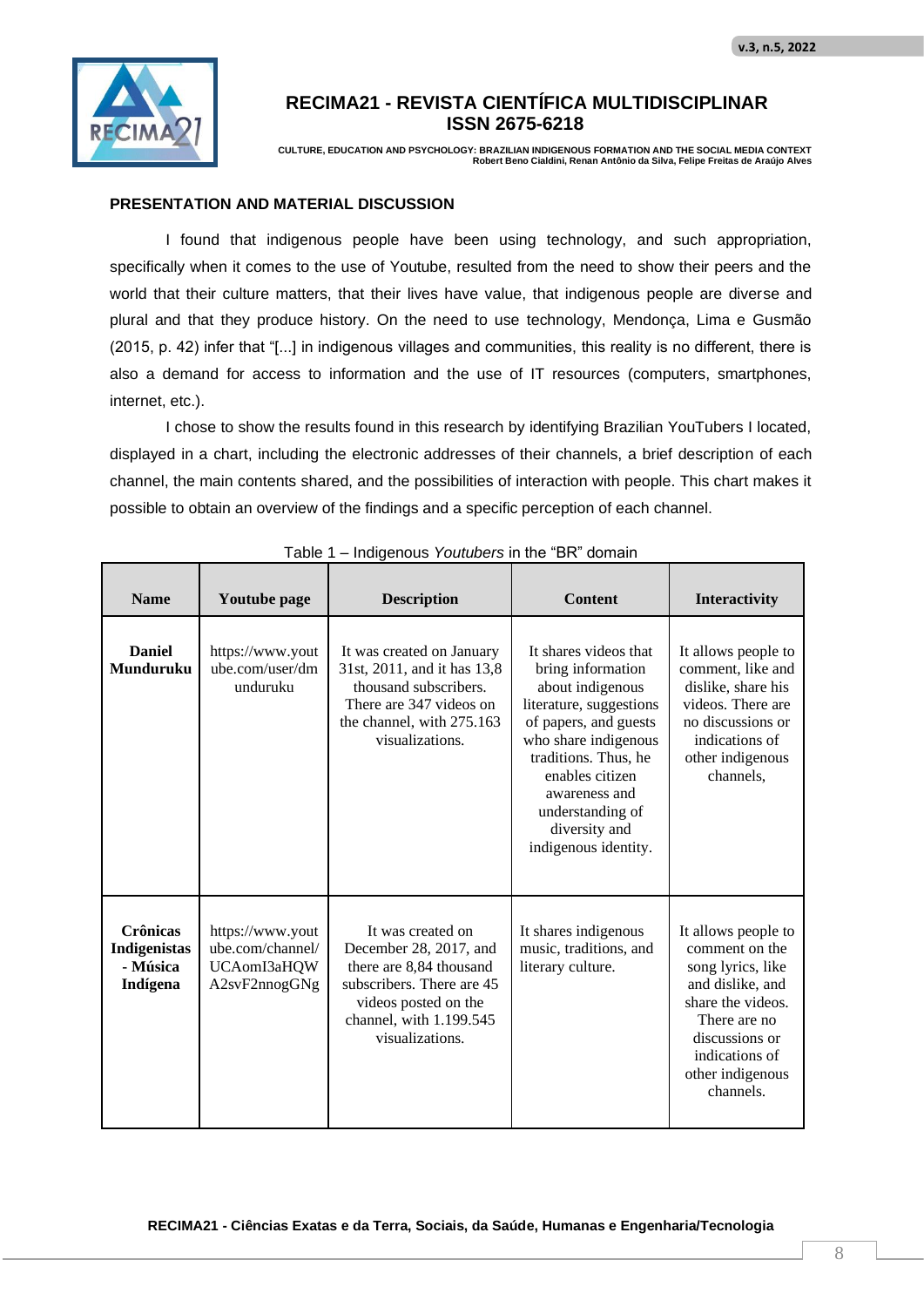

# **RECIMA21 - REVISTA CIENTÍFICA MULTIDISCIPLINAR ISSN 2675-6218**

**CULTURE, EDUCATION AND PSYCHOLOGY: BRAZILIAN INDIGENOUS FORMATION AND THE SOCIAL MEDIA CONTEXT Robert Beno Cialdini, Renan Antônio da Silva, Felipe Freitas de Araújo Alves**

| Wariu     | https://www.yout<br>ube.com/channel/<br>$UCZFj_5-$<br>VLQRddUKouw<br>CSpbA | It was created on August<br>22, 2013. It has 35,9<br>thousand subscribers.<br>There are 28 videos and<br>one playlist on the<br>channel, with 614.741<br>visualizations.                  | It aims to share what it<br>is like to be an<br>indigenous person in<br>the 21st century,<br>showing the changes<br>in the villages with the<br>new technologies. It<br>seeks to value the<br>indigenous identity.                                                                 | It allows people to<br>comment, like and<br>dislike, and share<br>the videos. There<br>are no discussions<br>or indications of<br>other indigenous<br>channels. |
|-----------|----------------------------------------------------------------------------|-------------------------------------------------------------------------------------------------------------------------------------------------------------------------------------------|------------------------------------------------------------------------------------------------------------------------------------------------------------------------------------------------------------------------------------------------------------------------------------|-----------------------------------------------------------------------------------------------------------------------------------------------------------------|
| Vlog Katú | https://www.yout<br>ube.com/channel/<br>UCDWpUyt09Fu<br>AidkMZAIVEVg       | It was created on<br>December 7th, 2017, and<br>it has 3,55 thousand<br>subscribers. There are two<br>videos on the channel.<br>with 2.401 visualizations.                                | It shares posts aimed<br>at valuing indigenous<br>culture ironically and<br>humorously,<br>criticizing the stigmas<br>about indigenous<br>people. It seeks to<br>foster indigenous<br>empowerment by<br>deconstructing<br>stereotypes from the<br>anti-colonialist<br>perspective. | It allows people to<br>share the videos,<br>but it doesn't<br>allow them to<br>comment on them.<br>There are<br>indications of<br>other indigenous<br>channels. |
| Anápuáka  | https://www.yout<br>ube.com/user/ana<br>puaka                              | It created on February<br>28th, 2008, and there are<br>1,2 thousand subscribers.<br>There are 11 videos e two<br>videos in the playlist on<br>the channel, with 43.747<br>visualizations. | It shows posts about<br>public politics and<br>indigenous music.                                                                                                                                                                                                                   | It allows people to<br>comment, like and<br>dislike, and share<br>the videos. There<br>are no discussions<br>or indications of<br>other indigenous<br>channels. |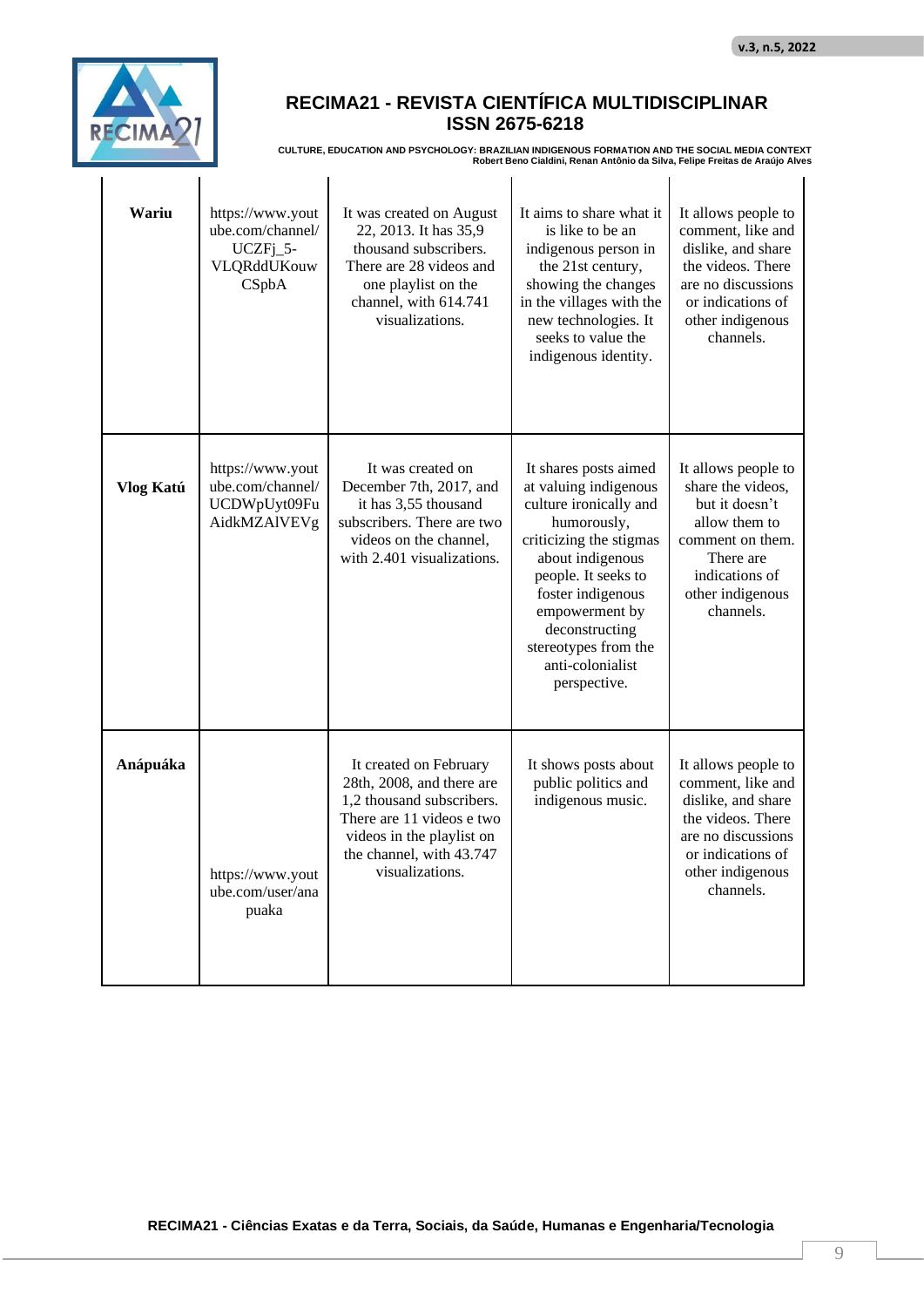

## **RECIMA21 - REVISTA CIENTÍFICA MULTIDISCIPLINAR ISSN 2675-6218**

**CULTURE, EDUCATION AND PSYCHOLOGY: BRAZILIAN INDIGENOUS FORMATION AND THE SOCIAL MEDIA CONTEXT Robert Beno Cialdini, Renan Antônio da Silva, Felipe Freitas de Araújo Alves**

| <b>Benício</b><br><b>Pitaguary</b> | https://www.yout<br>ube.com/channel/<br>UCMde3zcWeLR<br>iPRmeV1fOB5Q           | It was created on January<br>6th, 2015, and there are<br>1,87 thousand subscribers.<br>There are 65 videos, 12<br>videos in the <i>playlist</i> on<br>the channel, with 71.256<br>visualizations.       | It shows posts about<br>indigenous culture,<br>describing the<br>villages, the art, the<br>music, the cooking,<br>and education.                                                           | It allows people to<br>comment. There<br>are no discussions<br>or indications of<br>other indigenous<br>channels.   |
|------------------------------------|--------------------------------------------------------------------------------|---------------------------------------------------------------------------------------------------------------------------------------------------------------------------------------------------------|--------------------------------------------------------------------------------------------------------------------------------------------------------------------------------------------|---------------------------------------------------------------------------------------------------------------------|
| Kunumi<br><b>MC Oficial</b>        | https://www.yout<br>ube.com/c/Kunu<br>miMCOficial/abo<br>ut                    | It was created on<br>November 14th, 2013, and<br>there are 8,85 thousand<br>subscribers. There are 20<br>videos and ten videos in<br>the <i>playlist</i> on the channel,<br>with 46.129 visualizations. | It expresses the<br>political activist<br>struggling for<br>indigenous rights. He<br>became known for<br>displaying the red<br>banner written<br>"demarcação já" at the<br>2014 World Cup. | It allows people to<br>comment. There<br>are no discussions<br>or indications of<br>other indigenous<br>channels.   |
| <b>D</b> juena<br><b>Tikuna</b>    | https://www.yout<br>ube.com/user/dju<br>enatikuna/videos                       | It was created on April<br>21st, 2012, and there are<br>3,52 thousand subscribers.<br>There are 79 videos e four<br>videos in the <i>playlist on</i><br>the channel, with 176.112<br>visualizations.    | It shows posts aimed<br>at the artistic<br>dissemination of the<br>indigenous music of<br>Djuena, sung in the<br>Tupi language, and it<br>shares aspirations.                              | It allows people to<br>comment. There<br>are indications of<br>other indigenous<br>channels                         |
| Rádio<br>Yandê                     | https://www.yout<br>ube.com/channel/<br>UCLMgRZ4O12f<br>CZjJK7qeysQw/a<br>bout | It was created on<br>September 1st, 2015, and<br>there are 242 subscribers.<br>There are 18 videos on the<br>channel, one in the<br>playlist, with 3.390<br>visualizations.                             | It displays Yande's<br>communication post<br>intending to spread<br>this indigenous<br>culture. The schedule<br>includes information<br>technology about<br>indigenous reality.            | It allows people to<br>comment and<br>share videos.<br>There are<br>indications of<br>other indigenous<br>channels. |
| <b>Daiara</b><br><b>Tukano</b>     | https://www.yout<br>ube.com/channel/<br>UCnDJldEDEgw<br>GtCJur6GnuUw           | It was created on<br>September 30th, 2011, and<br>there are 1,61 thousand<br>subscribers. There are 62<br>videos on the channel,<br>three in the <i>playlist</i> , with<br>3.298 visualizations.        | A channel of<br>resistance and fight in<br>the acquisition of<br>indigenous rights.                                                                                                        | It allows people to<br>comment and<br>share videos.<br>There are<br>indications of<br>other indigenous<br>channels. |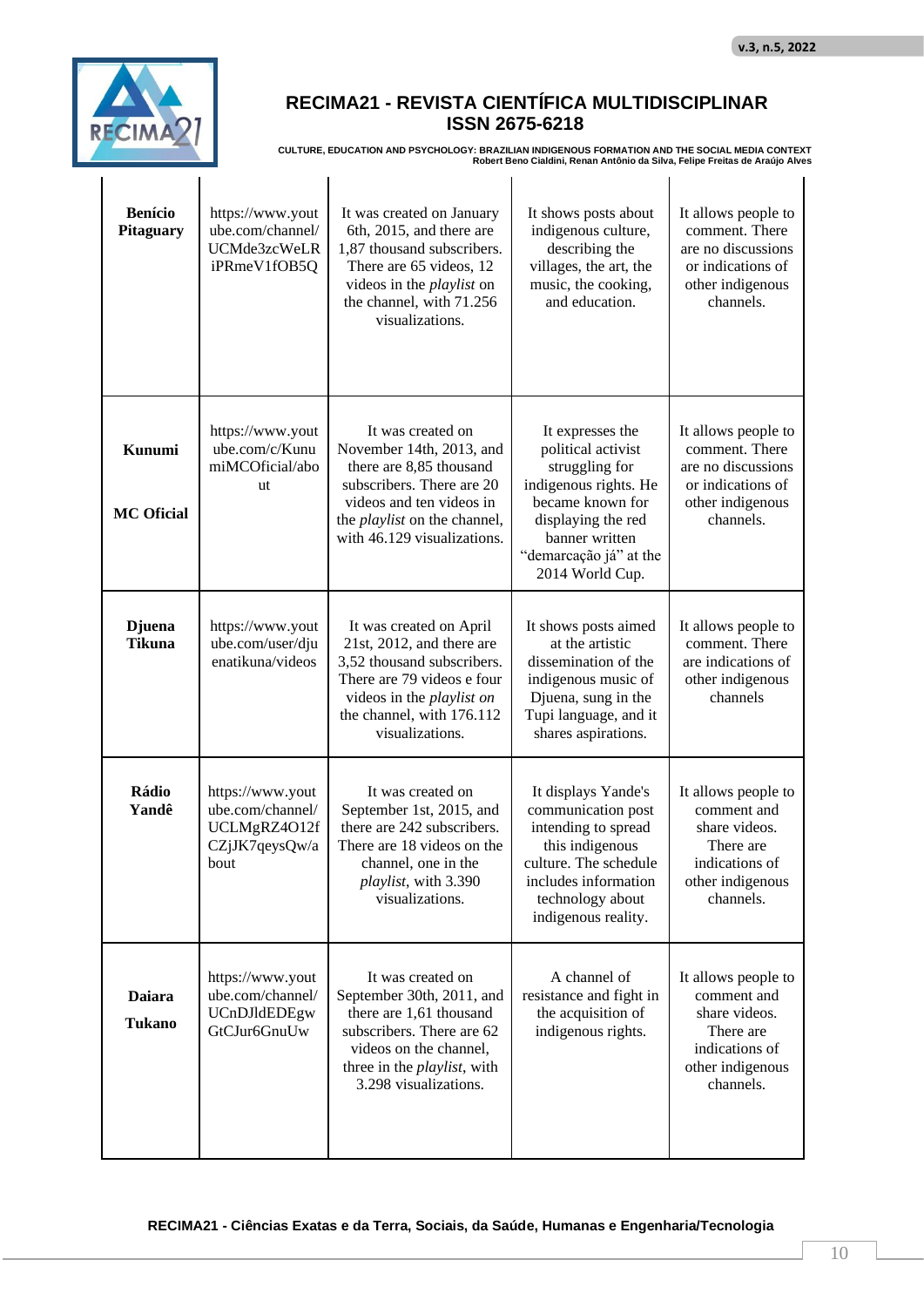

 $\mathbf{I}$ 

# **RECIMA21 - REVISTA CIENTÍFICA MULTIDISCIPLINAR ISSN 2675-6218**

**CULTURE, EDUCATION AND PSYCHOLOGY: BRAZILIAN INDIGENOUS FORMATION AND THE SOCIAL MEDIA CONTEXT Robert Beno Cialdini, Renan Antônio da Silva, Felipe Freitas de Araújo Alves**

| Katú Mirim                       | https://www.yout<br>ube.com/channel/<br>UC27r9YhkT2hy<br>Rl9jmXj2mTA | It was created on March<br>17th, 2017, and there are<br>5,08 thousand subscribers.<br>There are 14 videos on the<br>channel, with 89.249<br>visualizations.           | It shows posts by an<br>independent artist and<br>songs of her<br>authorship that<br>portrays indigenous<br>issues.                                                                        | It allows people to<br>comment and<br>share videos.<br>There are<br>indications of<br>other indigenous<br>channels.    |
|----------------------------------|----------------------------------------------------------------------|-----------------------------------------------------------------------------------------------------------------------------------------------------------------------|--------------------------------------------------------------------------------------------------------------------------------------------------------------------------------------------|------------------------------------------------------------------------------------------------------------------------|
| Oz Guarani                       | ttps://www.youtu<br>be.com/channel/<br>UCFS1sv6slO9H<br>vHw58zsZ1Tw  | It was created on June<br>26th, 2017, and there are<br>2,4 thousand subscribers.<br>There are 16 videos on the<br>channel, with 73.742<br>visualizations.             | It shows posts from a<br>Guarani rap group,<br>"M'bya", formed in<br>the Jaraguá<br>indigenous land.                                                                                       | It allows people to<br>comment and<br>share videos.<br>There are no<br>indications of<br>other indigenous<br>channels. |
| <b>Denilson</b><br><b>Baniwa</b> | https://www.yout<br>ube.com/user/DB<br>aniwan                        | It was created on March<br>8th, 2007, and there are<br>2.07 thousand subscribers.<br>There are 17 videos on the<br>with<br>25.437<br>channel,<br>visualizations.      | It expresses activism<br>for indigenous rights,<br>bringing culture, art,<br>cuisine, and especially<br>political issues to the<br>fore.                                                   | It allows people to<br>comment and<br>share videos.<br>There are no<br>indications of<br>other indigenous<br>channels. |
| Ysani<br>Kalapalo                | https://www.yout<br>ube.com/user/Ysa<br>niTV                         | It was created on April<br>28th, 2012, and there are<br>640 thousand subscribers.<br>There are 614 videos on<br>the<br>channel,<br>with<br>59.316.515 visualizations. | It displays video posts<br>promoting peace and<br>indigenous culture,<br>passing through art,<br>music, dance, and<br>political issues. It also<br>deals with indigenous<br>homosexuality. | It allows people to<br>comment and<br>share videos.<br>There are no<br>indications of<br>other indigenous<br>channels. |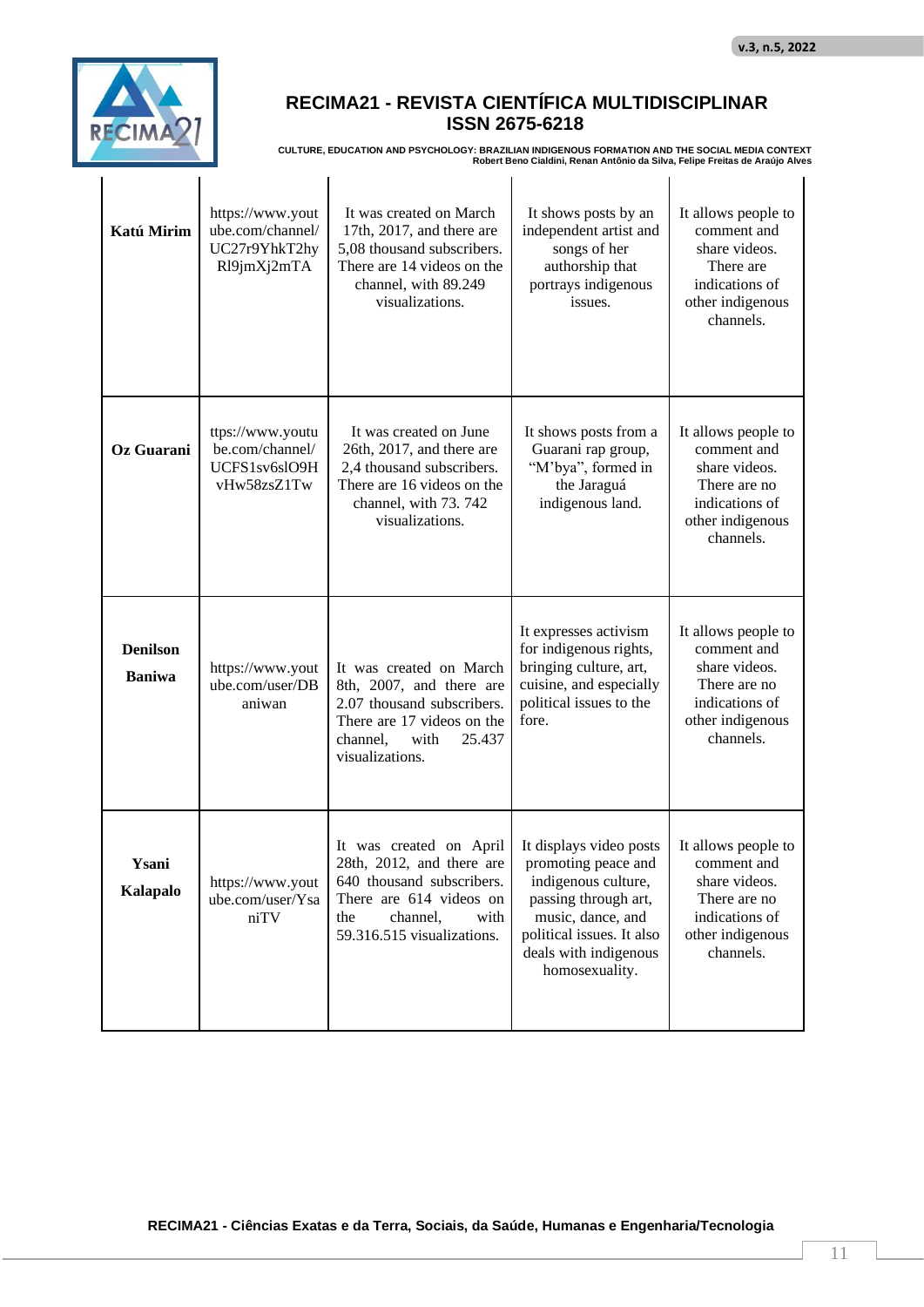

 $\mathbf{I}$ 

**CULTURE, EDUCATION AND PSYCHOLOGY: BRAZILIAN INDIGENOUS FORMATION AND THE SOCIAL MEDIA CONTEXT Robert Beno Cialdini, Renan Antônio da Silva, Felipe Freitas de Araújo Alves**

 $\mathbf{I}$ 

| Mobilização<br><b>Nacional</b> | https://www.yout<br>ube.com/channel/<br>ucidicgobjud78vg<br>ghsmwmjq?pbjrel | It was created on April<br>1st, 2015, and there are<br>4,44 thousand subscribers.<br>There are 27 videos on the<br>279.774<br>with<br>channel,<br>visualizations. | It displays national<br>mobilizations, defends<br>indigenous rights, and<br>encourages indigenous<br>demonstrations. | It allows people to<br>comment and<br>share videos.<br>There are<br>indications of<br>other indigenous |
|--------------------------------|-----------------------------------------------------------------------------|-------------------------------------------------------------------------------------------------------------------------------------------------------------------|----------------------------------------------------------------------------------------------------------------------|--------------------------------------------------------------------------------------------------------|
|                                | $oad=10$                                                                    |                                                                                                                                                                   |                                                                                                                      | channels. Instigate<br>for mobilizations.                                                              |

 $\blacksquare$ 

Resource: done the authors (2022).

It was shown that the 15 channels were created between 2007 and 2017 and that they had about 733,130 subscribers altogether, with an approximate average of 48,875 thousand subscribers per channel. There was just one channel with only 242 subscribers - *Rádio Yandê* -, while thousands of subscribers had already visited the majority, the most popular channel being the *Ysani Kalapalo*, with 640,000 subscribers. In all, the channels had posted 1,397 videos, totalizing about 62,220,500 thousand views. It is important to note that these figures refer to the consultation carried out on July 9, 2021, as the channels are constantly updated, and the numbers grow.

There were seven channels managed by male YouTubers, six by women. Two - *Mobilização Nacional Indígena* and *Radio Yandê* - had a more collective character, making it impossible to consider only one YouTuber responsible for feeding these channels. The main contents produced by indigenous people were music, dancing, cuisine, literature, routine in the villages, education, and political mobilization. I noticed that such subjects not only propagated the various facets of indigenous culture but aimed to disseminate it as a way of recognizing the nuances that permeate the lives of indigenous people by valuing its people, raising awareness of respect for the multiple forms of living, and the need to ensure indigenous rights.

In seeking the recognition of the indigenous people, they provided information about the daily life in the villages. The artistic work of the indigenous people was highlighted, as well as their routines and political struggles. It was possible to watch the indigenous teachers, students, musicians, dancers, healers, artisans, political activists, among others, which made a virtual approach possible with different ways of living, with a plural cultural framework of inestimable value. Rites, myths, and customs varied among indigenous peoples, showing the cultural diversity in dressing, eating, painting the body, elaborating religious rituals, and behaving towards the world, highlighting the need to preserve and value human life and the material and immaterial heritage produced (FIALHO; FERREIRA; SILVA, 2020).

It should be noted that the investigated YouTubers do not present themselves as educators, nor are their channels defined with a specific educational purpose. However, their pages are set as training places because they provide essential content for portraying indigenous history and culture and interface with their political struggles.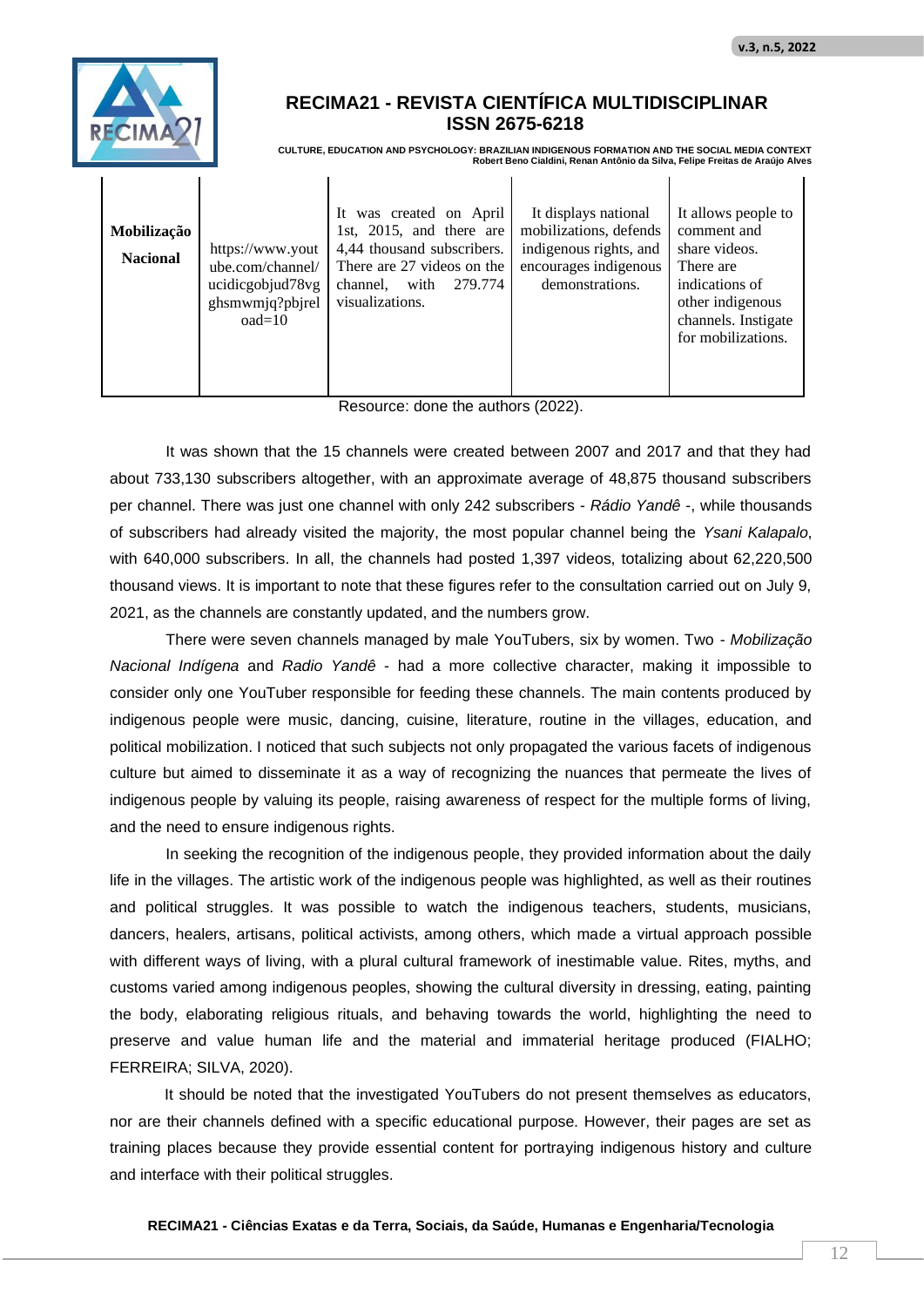

**CULTURE, EDUCATION AND PSYCHOLOGY: BRAZILIAN INDIGENOUS FORMATION AND THE SOCIAL MEDIA CONTEXT Robert Beno Cialdini, Renan Antônio da Silva, Felipe Freitas de Araújo Alves**

To carry out a more detailed systematization of indigenous YouTubers' channels, they were divided into similar categorical thematic groups, in short, those that had similar themes posted on them. According to Malheiros (2011), the categories that emerge from the data have the great advantage of allowing a richer analysis since there is no limitation of a previous design. From this perspective, the analysis of the 15 channels showed that there were four main themes of the channels: music, literature, daily life, and political issues. As only one channel focused on literature, I decided to carry out a regression process and organize the data into three emerging categories: 1. music and literature; 2. everyday routine; and 3. politics.

To Minayo et al. (1994, p. 70), the categories "[...] refer to a concept that encompasses elements or aspects with common characteristics or that are related to each other". This classification favors that the contents are crossed and compared to perceive their similarities and carry out the analyses; in this way, the table below was created, highlighting the channels of YouTubers and relating them to their thematic category: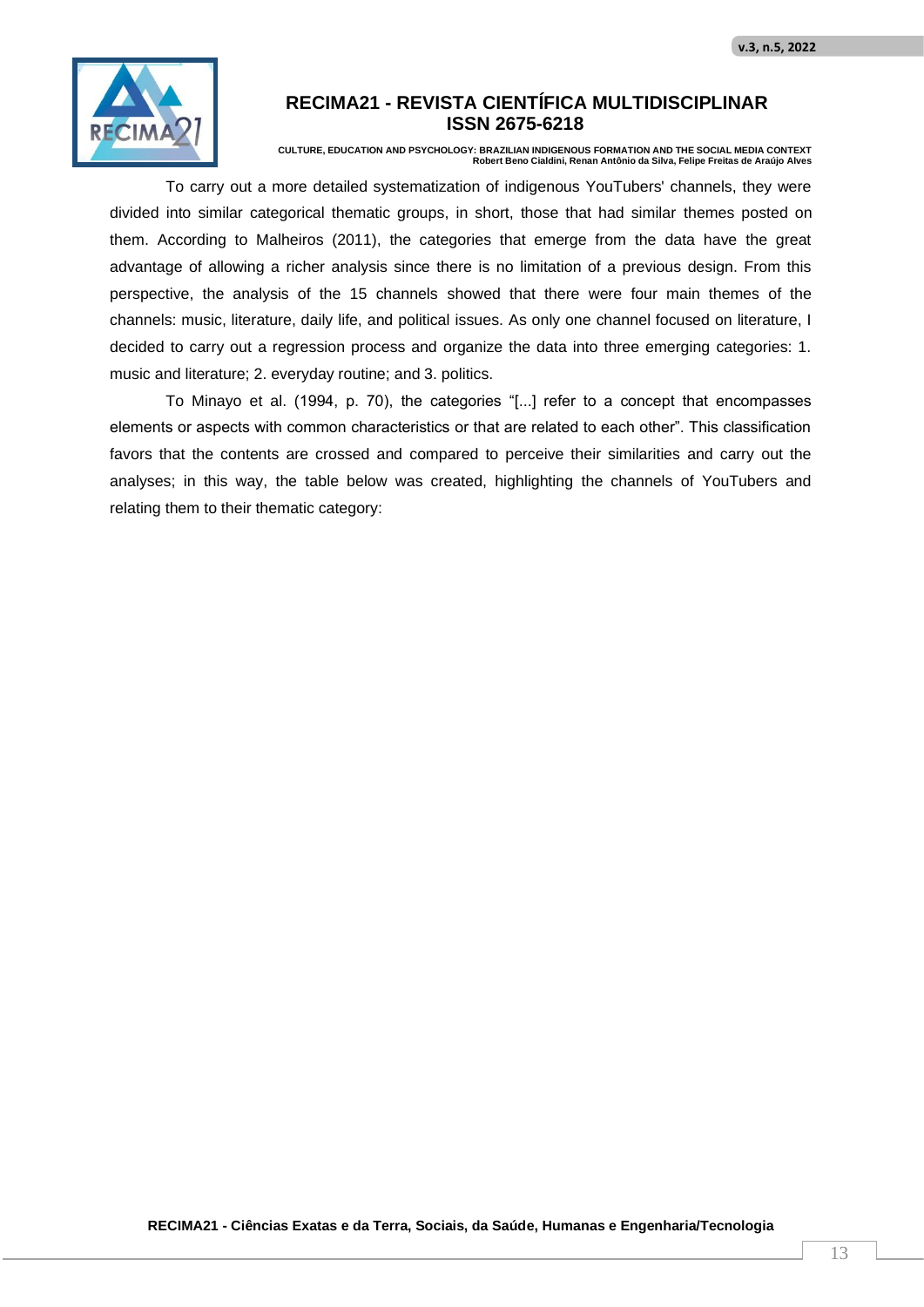

**CULTURE, EDUCATION AND PSYCHOLOGY: BRAZILIAN INDIGENOUS FORMATION AND THE SOCIAL MEDIA CONTEXT Robert Beno Cialdini, Renan Antônio da Silva, Felipe Freitas de Araújo Alves**

| <b>Thematic Category</b> | <b>Youtubers</b>                        |
|--------------------------|-----------------------------------------|
| Music and Literature     | Daniel Munduruku                        |
|                          | Crônicas Indigenistas - Música Indígena |
|                          | Djuena Tikuna                           |
|                          | Katú Mirim                              |
|                          | Oz Guarani                              |
| Daily Routine            | Vlog Katú                               |
|                          | Wariu                                   |
|                          | Benício Pitaguary                       |
|                          | Rádio Yandê                             |
|                          | Ysani Kalapalo                          |
| Politics                 | Anápuáka                                |
|                          | Kunumi                                  |
|                          | Daiara Tukano                           |
|                          | Denilson Baniwa                         |
|                          | Mobilização Nacional Indígena           |

#### **Table 2 –** Youtubers classified by thematic categories

Resource: the authors (2022).

The most emphatic congruence among the content broadcast on the channels of the indigenous YouTubers surveyed was the search for recognition and appreciation of indigenous culture, since giving light to their daily lives, their music, their literature, and their political aspirations was something carried out with the motto of presenting different ways of life to their viewers, who expressed themselves through music, art, customs, recognition of the native language, the need to restrict their lands and guarantee other indigenous rights. They constituted a possibility to show that different ways of life exist and need to be respected and valued; after all, Brazilian society is multicultural and heterogeneous, which does not allow massification via the massacre of lives and ways of living that do not fit the normalizing socioculturais standards instituted by white colonizers (ABU-EL-HAJ; FIALHO, 2019).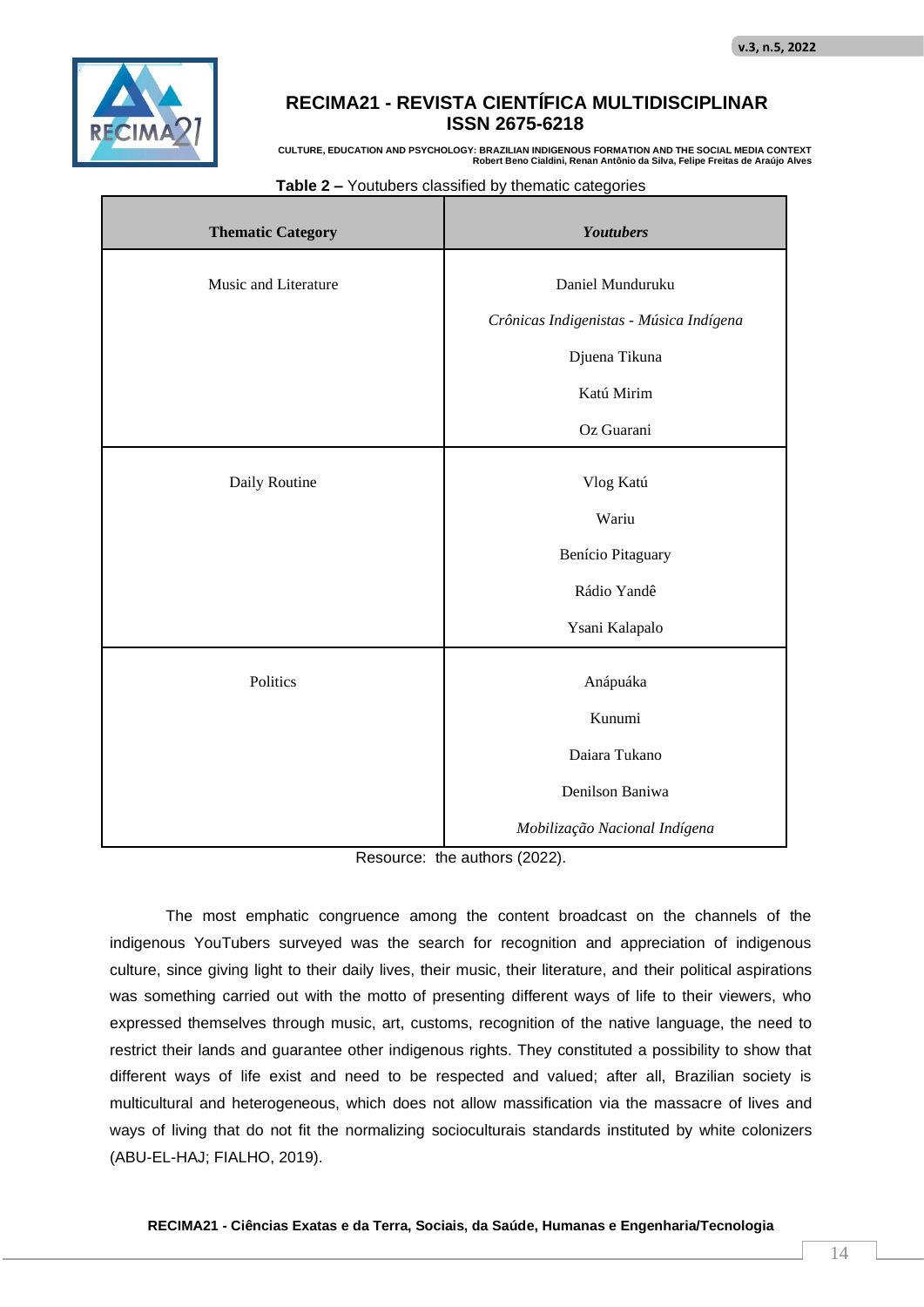

**CULTURE, EDUCATION AND PSYCHOLOGY: BRAZILIAN INDIGENOUS FORMATION AND THE SOCIAL MEDIA CONTEXT Robert Beno Cialdini, Renan Antônio da Silva, Felipe Freitas de Araújo Alves**

*Daniel Munduruku*'s channels, *Crônicas Indigenistas - Música Indígena*, *Djuena Tikuna* e *Katú Mirim*, presented indigenous literature describing its importance for the preservation of traditions and appreciation of indigenous literati. These YouTubers pointed out that white literature is not the only one that exists, even though it occupies commercial spaces the most. They also inferred that the indigenous can and should produce knowledge and literature that emphasizes the story told by the indigenous people, considering their way of perceiving the world, a narrative that, for centuries, according to Antunes e Bergamaschi (2012), was despised, devalued and made invisible. It is worth mentioning that much of the literature published in the analyzed channels was transformed into melody, promoting original songs to music, which symbolized rites and told the history of the indigenous people.

Indigenous people consider music an essential element in the teaching process; some parents pass it on to their children for generations, contributing to keeping the myths alive in the community's imagination and learning their native language (BASTOS). I could observe music, such as raps<sup>8</sup>, being used to denounce social inequalities and claim the inclusion of indigenous rights in Brazilian public politics.

*Vlog Katu*, *Wariu*, *Benicio Pitaguary*, *Radio Yande*, and *Ysani Kalapalo* focused on disclosing how indigenous people went about their daily lives. They filmed the houses, the meals, the festivities, the manual arts, the body paintings, in short, the everyday life in the communities: specific patterns of shared socialization, combined with a system of reinforcement of their values or their acquired behavior (FEATHERSTONE, 1999). They also broadcast news and shed light on the indigenous culture to value their multiple forms of expression, including emphasizing the use of the original language, which is very necessary for the historical-ethnographic-linguistic understanding (PESSOA, 2004). Through these channels, it was possible to develop a more excellent approximation and sensitivity to indigenous life in the face of virtual immersion in the naturalness of the indigenous life without editing or retouching that would alter the indigenous panorama.

The *Anapuaka*, *Kunumi*, *Daiara Tukano*, and *Denilson Baniwa* channels mainly sought to defend indigenous rights and strengthen the union of peoples in the struggle for national political mobilization. They discussed the historic conflict over the possession and demarcation of indigenous lands, made difficult by legal bureaucracy and lack of political interest, as Kujawa (2015) denounced. They questioned the lack of regularization of indigenous lands and, consequently, the increase in pressure from loggers, miners, land grabbers, and other profiteers who improperly appropriate the land, exploiting it and accentuating conflicts that destroy nature and lead many indigenous people to death (SILVA, 2018).

On the *Wairu* channel, xavante, an indigenous with Guarani ancestry, brings information on how indigenous people appropriate digital culture. The video called "what it is like to be indigenous in

<sup>&</sup>lt;sup>8</sup> Rap " is an intermedia language that brings together elements not only of music but also of other languages and ways of expression. This is explicit in its name, as raps means rhythm and poetry – therefore, rhythm and poetry –, alluding to the synthesis of word and sound that characterizes it"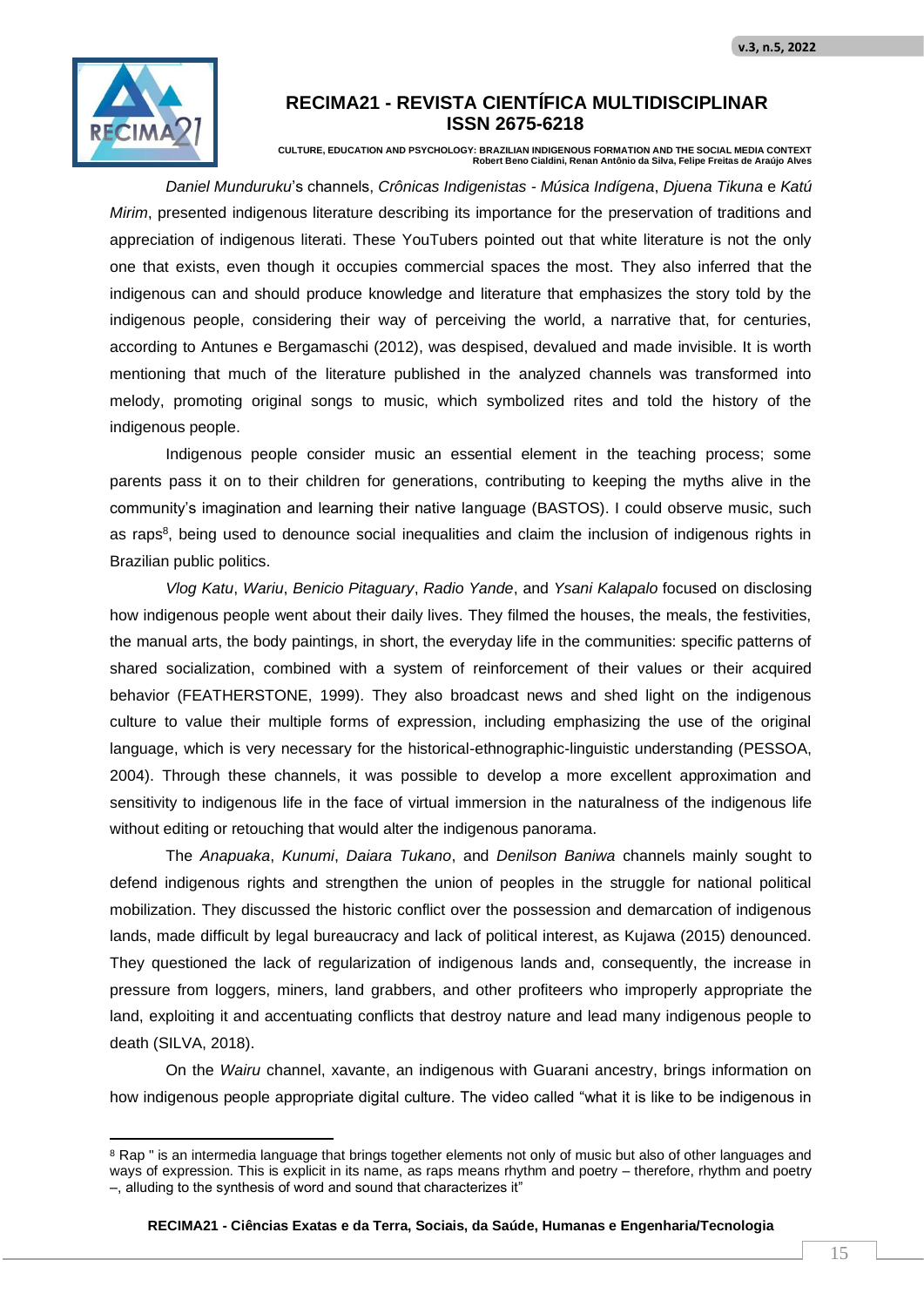

**CULTURE, EDUCATION AND PSYCHOLOGY: BRAZILIAN INDIGENOUS FORMATION AND THE SOCIAL MEDIA CONTEXT Robert Beno Cialdini, Renan Antônio da Silva, Felipe Freitas de Araújo Alves**

the 21st century" reflects on the stereotypes that society relates to indigenous people as if they weren't able to evolve and were forced to live as they did 400 years ago. According to *Wariu*, being indigenous is also being modern and part of the Brazilian people without neglecting their characteristics. By seeking to break stereotypes and paradigms constituted by the Eurocentric view of indigenous people, *Wariu*, in the video "Indigenous Peoples in Brazil", questions the misconceptions presented around the word "Indian". As Cafeffi says (2003, p. 21), "[...] this identity was attributed by Christopher Columbus to the inhabitants of the territory later known as America. He believed he had arrived in East India by traveling sea routes through the West". The correct form, according to Wariu, is the word "indigenous" as it translates what is native to the land.

Caleffi (2003) adds that being indigenous means having legal rights and being part of their own culture. Thus, "[...] under the category "indigenous", as we say, there are different ethnic groups, different from each other and national societies, which claim part of their rights based on the principles of "Original Rights'" (CALEFFI, 2003, p. 21). Another historical mistake denounced by *Wariu* would be to call the indigenous territory a "tribe", as Europeans used this term to rank the different peoples, thus advocating the use of the constructs "villages", "peoples," or "communities".

Daniel Munduruku and Djuena Tikuna publish thematic themes that involve indigenous literature and culture on their channel. They defend the feeling of exclusion and prejudice for being indigenous can only be felt by the indigenous themselves. However, sisterhood is possible. According to Thiel (2006), through indigenous literature, it is possible to observe and better understand the conflict between the identity constructions created for the indigenous people and those created by them.

The *Crônicas Indigenistas* as well as the Benício Pitaguary channel - created by indigenous artists who produce music, highlighting culture, traditions, and nature - make songs - "Sonho do Beija-Flor Benki", "No meio dessa floresta", "Tarondê", "Canto Yawanawá", among others that have different styles of music - including adapting lyrics and melodies to their language. *Vlog Katu*, for instance, uses rap to denounce the neglect and prejudice against the indigenous people and the massacres that occurred in the attempt to take over indigenous lands. He calls for the union of people marked by slavery and violence to unite and be against the government's strength and resist its extraordinary powers and mills that force them to dominate.

*Oz Guarani* is also a channel with indigenous songs, in the rap style, showing how strong indigenous people are amid the difficulties they face, such as the struggle for possession of their lands. In the rap "O indio e forte", the last image exposes a part of the manifesto of the indigenous peoples of the Amazon in support of the *Guarani of Jaraguá*, published in 2017: "[...] we call on all Brazilian and international society to prevent this government from continuing to destroy our territories, our forests and our lives [...]. All strength to the indigenous peoples! Demarcation now! No fewer rights". Through music, *Oz Guarani* tries to fight the Proposed Amendment to the Constitution (PEC) no 215/2000, which transfers the final word on the boundary of indigenous lands from the Executive to the Legislative. Several Brazilian traditional peoples and activists see the text as a threat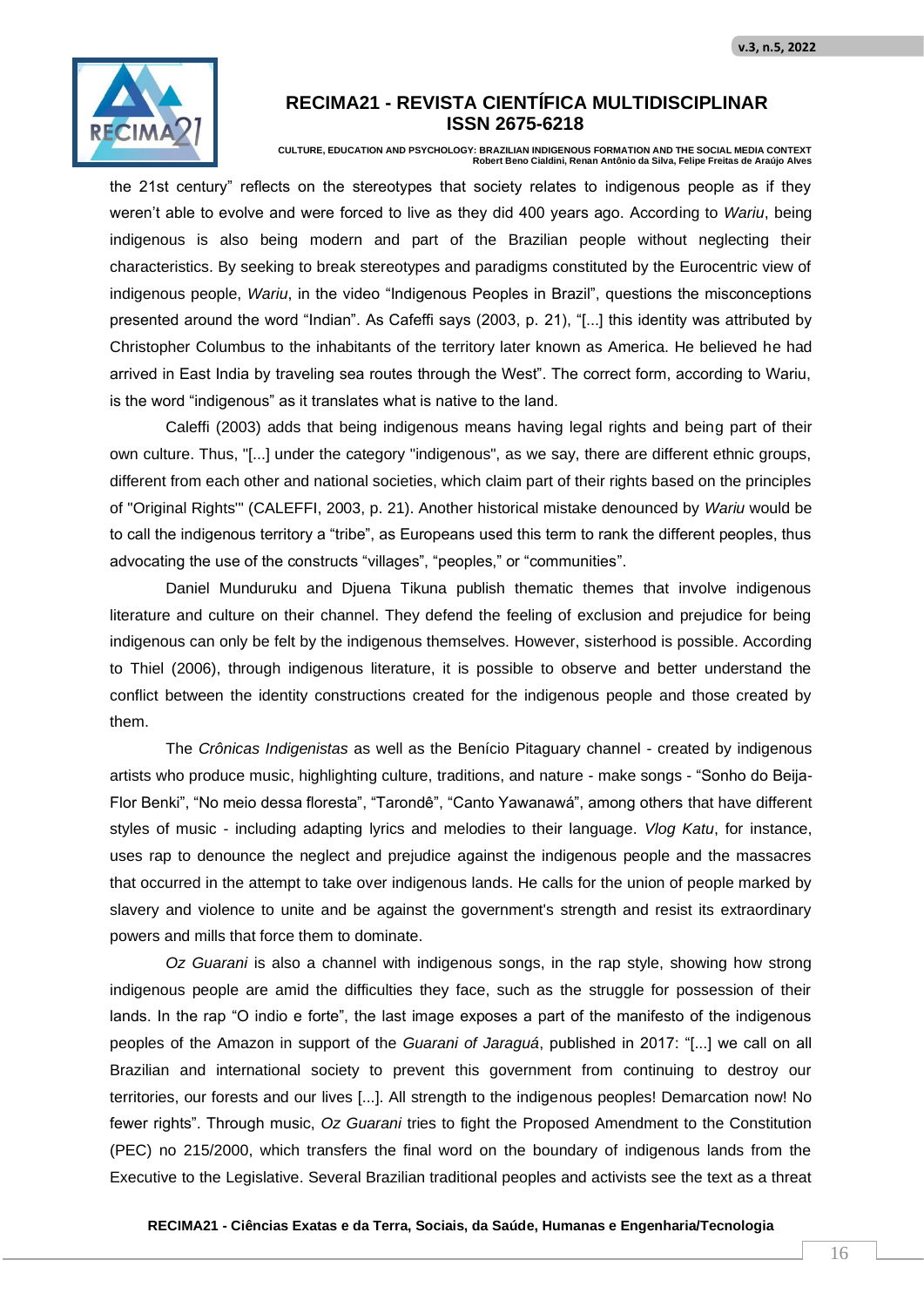

**CULTURE, EDUCATION AND PSYCHOLOGY: BRAZILIAN INDIGENOUS FORMATION AND THE SOCIAL MEDIA CONTEXT Robert Beno Cialdini, Renan Antônio da Silva, Felipe Freitas de Araújo Alves**

to indigenous rights. On this fact, it is worth transcribing a note published by the National Indian Foundation (Funai) in October 2015:

> The National Indian Foundation - Funai makes public its unrestricted opposition to PEC 215/00, which is being processed in the National Congress. Such a proposal represents a serious threat not only to indigenous rights and society as a whole since it is unconstitutional in several respects. PEC 215/00 proposes the transfer of responsibilities for the demarcation of indigenous lands from the Executive Branch to the Legislative Branch, disregarding the 1988 Constitution, whose rights expressed represent an achievement of the entire Brazilian people. In practice, this transfer means that the definition of the lands where indigenous peoples will exercise their right to physical and cultural permanence is subject to political majorities at the time. Today, this majority represents stakeholders and financers so that indigenous land is not restricted personally, as was explicitly said by parliamentarians who are members of the Commission, which we know today as PEC 215/00. [...] Above all, PEC 215/00 affronts the stony clause contained in article 60 of the 1988 Constitution by trying to abolish individual rights and guarantees of the whole of society. If implemented, its approval will represent a severe setback for democracy, society, and the indigenous peoples of Brazil.<sup>9</sup>

In this direction, the *Anápuáka* channel has public policies and opinions, with videos made by him or reports that mention how indigenous people were televised. Complaints about deforestation and the neglect of indigenous people in all channels are evident. The *Daiara Tukano* channel, for example, is mainly focused on denouncing the government's negligence with the indigenous people and the misappropriation of their lands.

The *Mobilização Nacional Indígena* channel broadcasts videos of indigenous mobilizations, free land camps, and the parliament with indigenous agendas. It is linked to a website called Articulation of the Indigenous Peoples of Brazil (APIB), which brings together the *Acampamento Terra Livre*. This national mobilization has been carried out every year since 2004 to make visible the denial of indigenous rights and demand that the Brazilian Estate meet the demands of indigenous peoples. This fight for rights permeates the publications of Denilson Baniwa – publicist, plastic artist, illustrator, communicator, and indigenous activist. He recommends books with indigenous content, such as *O Diario* and *Kaxi*, adds film tips, such as "Quem quer saber sobre cultura?", conducts interviews, and promotes indigenous projects.

<sup>9</sup> The National Indian Foundation - Funai makes public its unrestricted opposition to PEC 215/00, which is being processed in the National Congress. Such a proposal represents a serious threat not only to indigenous rights, but to society as a whole, since it is unconstitutional in several respects. PEC 215/00 proposes the transfer of responsibilities for the demarcation of indigenous lands from the Executive Branch to the Legislative Branch, disregarding the 1988 Constitution, whose rights expressed there represent an achievement of the entire Brazilian people. In practice, this transfer means that the definition of the lands where indigenous peoples will be able to exercise their right to physical and cultural permanence is subject to political majorities at the time. We know that today this majority represents personal and financial interests and works to ensure that no indigenous land is demarcated, as explicitly stated by parliamentarians who are members of the Special Committee, which yesterday approved PEC 215/00. [...] Above all, PEC 215/00 affronts the stony clause contained in article 60 of the 1988 Constitution, by trying to abolish individual rights and guarantees of the whole of society. If implemented, its approval will represent a serious setback for democracy, society and the indigenous peoples of Brazil. as explicitly stated by parliamentarians who are members of the Special Committee, which yesterday approved PEC 215/00. [...] Above all, PEC 215/00 affronts the stony clause contained in article 60 of the 1988 Constitution, by trying to abolish individual rights and guarantees of the whole of society. If implemented, its approval will represent a serious setback for democracy, society and the indigenous peoples of Brazil.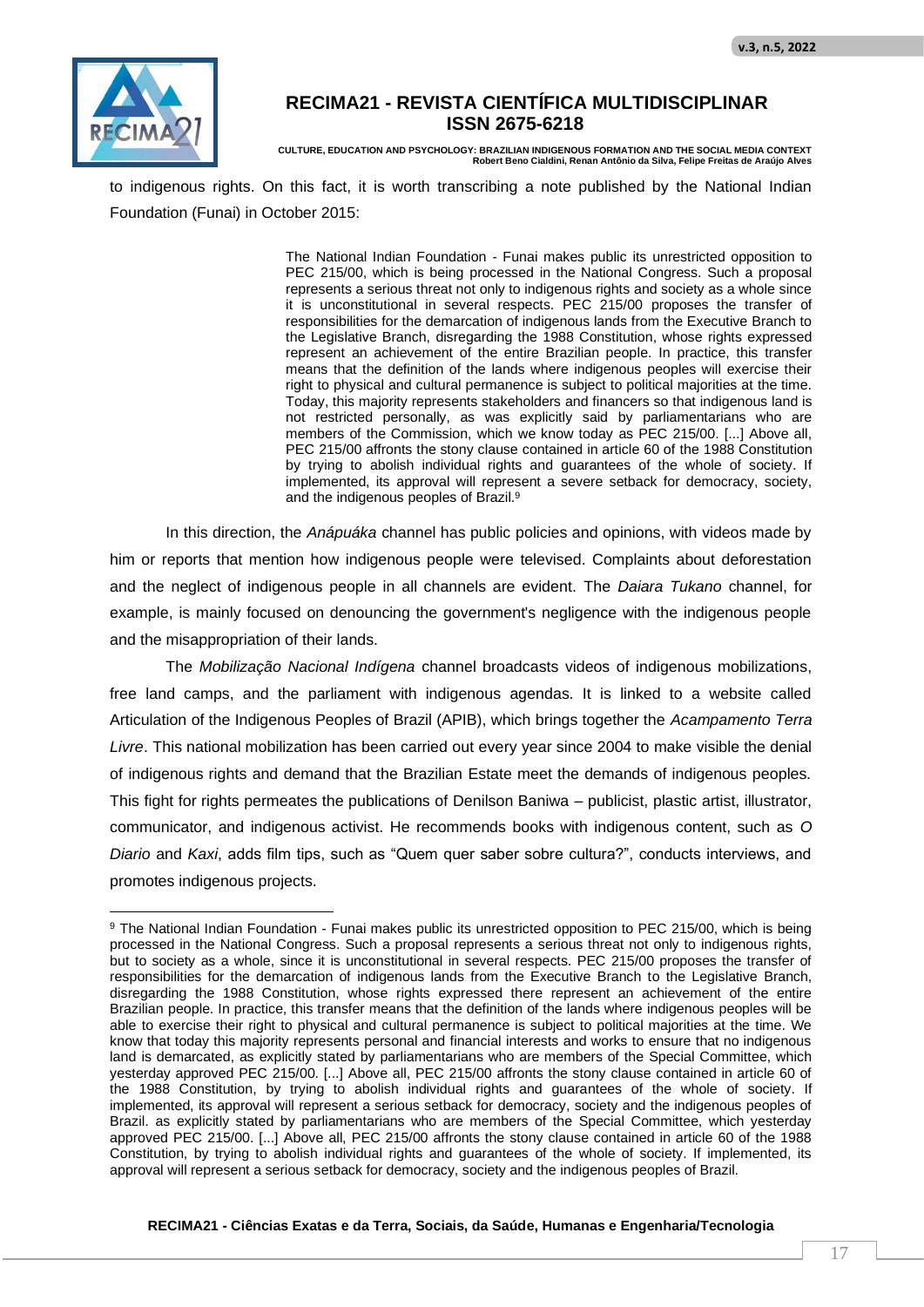

**CULTURE, EDUCATION AND PSYCHOLOGY: BRAZILIAN INDIGENOUS FORMATION AND THE SOCIAL MEDIA CONTEXT Robert Beno Cialdini, Renan Antônio da Silva, Felipe Freitas de Araújo Alves**

*Ysani Kalapalo* makes available several videos published on current issues: how indigenous people treat diseases, how to avoid pregnancy in the village, sexuality, indigenous conflicts, in addition to demystifying some myths: pipe smoking, age counting, the birth of a shaman, marriage with a white man/woman.

I found that, even though they are not identified as educational channels, the contents produced and broadcast on Youtube channels by the indigenous people, in general, highlighted the indigenous ways of living with a focus on cultural preservation and valorization, in the deconstruction of prejudiced paradigms and the formation and political organization in defense of indigenous peoples. Such contents, shown from the indigenous perspective, make it possible to know educational and cultural aspects inseparable from historical, social, and political issues that permeate indigenous life in Brazil, configuring itself as an essential vehicle for disseminating knowledge and also as a tool that can be used in the educational field, especially for being devoid of colonizing conceptions.

Contrary to broadcast ethical-racial diversity and indigenous identities propagated in a discriminatory, structural, and structuring way in Brazilian society; the daily lives of these peoples, portrayed on the Youtube channels produced by them, provide an opportunity to dismiss racism in its different manifestations and bring to light relevant information to combat retrograde and stigmatizing conceptions that relegate indigenous peoples to the background of importance. Furthermore, propagating the existence of these channels and their possibility of use in the educational field strengthens the confrontation with the forms of oppression that naturalize the silencing of indigenous people, the invisibility of their narratives, and the historical erasure of their speeches.

Read the indicated literature, listen to the songs, see the dances and body paintings in the interface with their meanings, watch the interviews, learn about rites and myths, virtually enter the indigenous daily life and, above all, be able to debate all this material collectively posted on the channels of indigenous YouTubers is not only a fruitful way to learn new knowledge but also a possibility to collaborate with the transmission of this knowledge.

The channels even have a feature in common, to critically show indigenous and nonindigenous aspects of indigenous life to cooperate with the formation of citizen awareness. In this wake, the investigated channels are presented as tools with rich possibilities of educational work, which Brazilian educators should not ignore; on the contrary, they should be valued and strengthened.

The study, however, brings, in a compiled way, a presentation of the channels available on Youtube that can contribute to the expansion of knowledge about Brazilian indigenous people, including pointing out the main subjects dealt with in each of them, responding to the proposed objective. And, in addition, it objectively demonstrates that many indigenous people already have the domain and use technological and digital tools to produce knowledge, which must be considered in the teaching of indigenous issues, suggesting the use of this tool in the educational field.

In this sense, learning, according to indigenous peoples, school or not, involves an educational practice that guides Western scientific knowledge to make the emancipation of nonindigenous guardianship feasible, as well as the traditional understanding of the ethnic groups that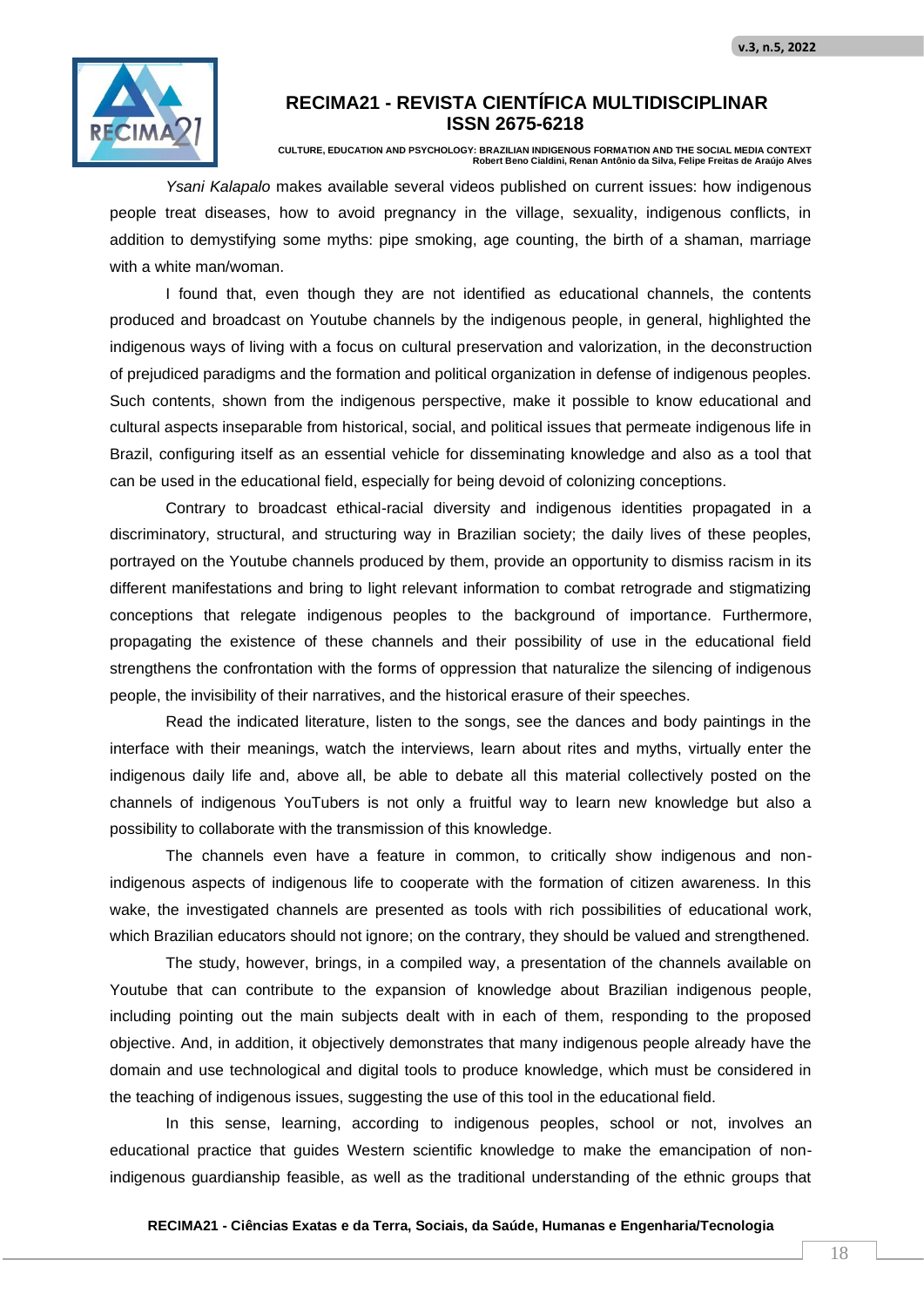

**CULTURE, EDUCATION AND PSYCHOLOGY: BRAZILIAN INDIGENOUS FORMATION AND THE SOCIAL MEDIA CONTEXT Robert Beno Cialdini, Renan Antônio da Silva, Felipe Freitas de Araújo Alves**

inhabit the Brazilian territory for the strengthening their cultures (SILVA; ARAUJO, 2014). Youtube channels produced by indigenous people allow not only to know the various cultures and ways of living of these individuals but also the importance of strengthening the fight for the guarantee of violated rights, recognizing interculturality, as an approach that is contrary to a merely rhetorical discourse that disrespects ethnic-cultural identities.

Educators who commit to a proposal for a substantial change in the traditional and dominant cultural pattern of educational training to achieve greater social justice understand that it is unacceptable that a country like Brazil, "[...] with such ethnic and cultural diversity, remains rooted in a unique model of education, grounded in the Anglo-Saxon history, culture and values of the white population [...]" (ABU-EL-HAJ, 2019, p. 211-212).

Finally, it is worth remembering that some indigenous communities chose to live in isolation, far from technological and medicinal advances, as they believe that indigenous knowledge itself, such as healing from nature, is sufficient for their existence. According to Arisi (2007, p. 32), the terms "isolated indigenous people" or "in isolation" are strongholds of more significant peoples who chose to isolate themselves from national society, sometimes as a result of previous traumatic experiences:

> Far from the discussions that involve them, these peoples live deep in the woods or other places that are difficult to access for various reasons, among them, to escape from diseases, to have better hunting and fishing or to control the encounters with the whites to a certain extent. As the socio-environmental Institute points out: 'isolation represents, in many cases, an option of the group, which may be guided by its relations with other groups, by the history of the attraction fronts in the region and also by the geographical conditions that provide this situation'.<sup>10</sup>

Thus, not all indigenous people have access to technology; for those who opt for more isolated lifestyles, it is important to foster understanding, admiration, and respect. After all, as Souza and Di Gregório (2016) teach, this is the objective of teaching indigenous history and culture: to respect and value cultural identities, that is, the cultural diversity in Brazil. The channels of indigenous YouTubers, in this direction, can collaborate with this scope both concerning school education in Brazil and non-formal education, shedding light on the multiple facets of the diversities of ethnicities that make up the ethic-educational territories.

#### **FINAL CONSIDERATIONS**

The research started from a concern about which indigenous people would produce Youtube channels to deal with indigenous education and culture and what content on these themes would be broadcast on the addresses of the "BR" domain. This concern led to the the the emergence of a study

<sup>&</sup>lt;sup>10</sup> Far from the discussions that involve them, these peoples live deep in the woods or other places that are difficult to access for various reasons, among them, to escape from diseases, to have better hunting and fishing or to control the encounters with the whites to a certain extent. As the Instituto Socioambiental points out: 'isolation represents, in many cases, an option of the group, which may be guided by its relations with other groups, by the history of the attraction fronts in the region and also by the geographical conditions that provide this situation'.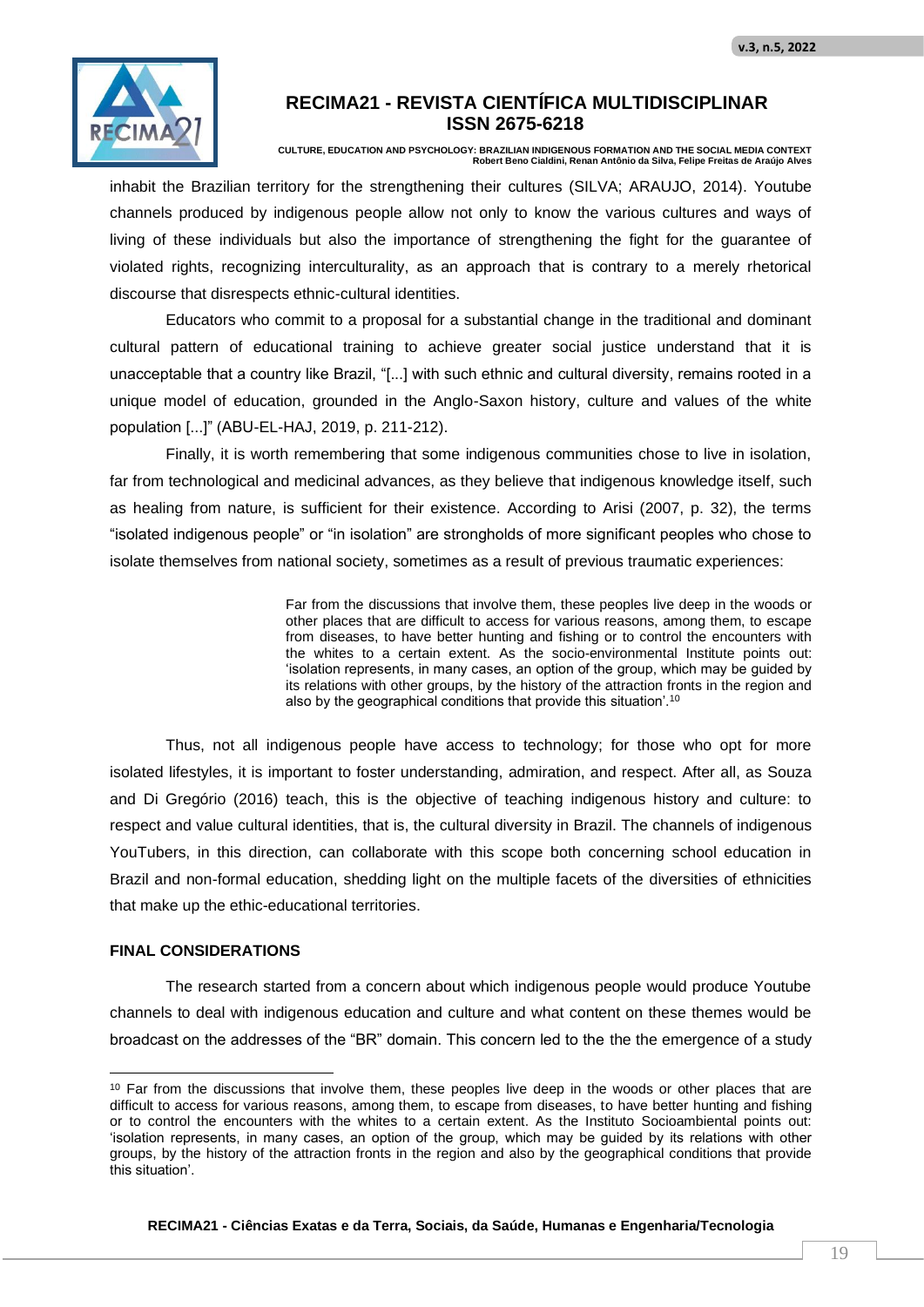

**CULTURE, EDUCATION AND PSYCHOLOGY: BRAZILIAN INDIGENOUS FORMATION AND THE SOCIAL MEDIA CONTEXT Robert Beno Cialdini, Renan Antônio da Silva, Felipe Freitas de Araújo Alves**

to identify the channels of Brazilian indigenous YouTubers and the respective contents disseminated regarding indigenous education and culture.

I noticed that there are still few Brazilian pieces of research emphasizing indigenous education, especially regarding the use of video for indigenous educational training. In this case, no study was found in SciELO, the Portal of Periodicals from Capes and BDTD. Given the absence of scientific research concerning Brazilian indigenous channels on Youtube, there was a need to investigate this theme, since it was based on the hypothesis that these channels could be a feasible tool for the promotion of anticolonial education by making it possible to know the stories and ways of living in the light of indigenous perceptions.

Reaching indigenous YouTubers was necessary to start a free search on Google with the expression "indigenous YouTubers channels". From the first channel identified, it was possible to locate the others through the indications they had on their online pages, a procedure carried out until exhaustion when the signs no longer inferred new channels. This movement made it possible to locate 15 channels, all of which met the inclusion criteria – to be produced by indigenous people, to have a written self-definition on the channel as a disseminator of content about indigenous people, and to disseminate issues related to indigenous education and culture directly or indirectly.

The identification of channels only partially responded to the proposed objective, and it was necessary to carry out an analysis to ascertain the main issues disseminated.This procedure made it possible to organize the channels into three thematic categories, according to the main theme dealt with in each of them: 1) music and literature, with the channels *Crônicas Indigenistas*, *Música Indígena*, Djuena Tikuna, Katú Mirim and Oz Guarani; 2) daily life, with Vlog Katú, Wariu, Benício Pitaguary, Rádio Yandê and Ysani Kalapalo; and 3) politics, with the Anápuáka, Kunumi, Daiara Tukano, Denilson Baniwa and *Mobilização Nacional Indígena* channels. I found that the posts differed in terms of focus, as there were channels that presented the everyday life in the villages; some were more dedicated to art – indigenous music, literature, crafts, painting, and cooking; and others had a political focus, denouncing irregularities and articulating mobilizations to guarantee rights. However, there were congruences at their core that interconnected the channels; in addition to being produced by indigenous people, they sought to: value indigenous identities; uncover prejudiced paradigms that relegate indigenous peoples to backwardness, savagery, and ignorance; show indigenous peoples' history and life experiences as producers of art, literature, knowledge, and others.

After getting to know the channels of indigenous YouTubers, it was possible to defend the thesis that they constitute spaces for the propagation of indigenous education and culture, under an anticolonial view, as they are produced by the indigenous themselves in their daily experiences, giving rise to preservation, appreciation, and promotion of the realization of rights. This is because all the content broadcast was not neutral; on the contrary, permeated by subjectivities and particular, collective and political interests, they portrayed a critical production that collaborates for the destruction of prejudices and a better knowledge regarding indigenous communities and their struggles.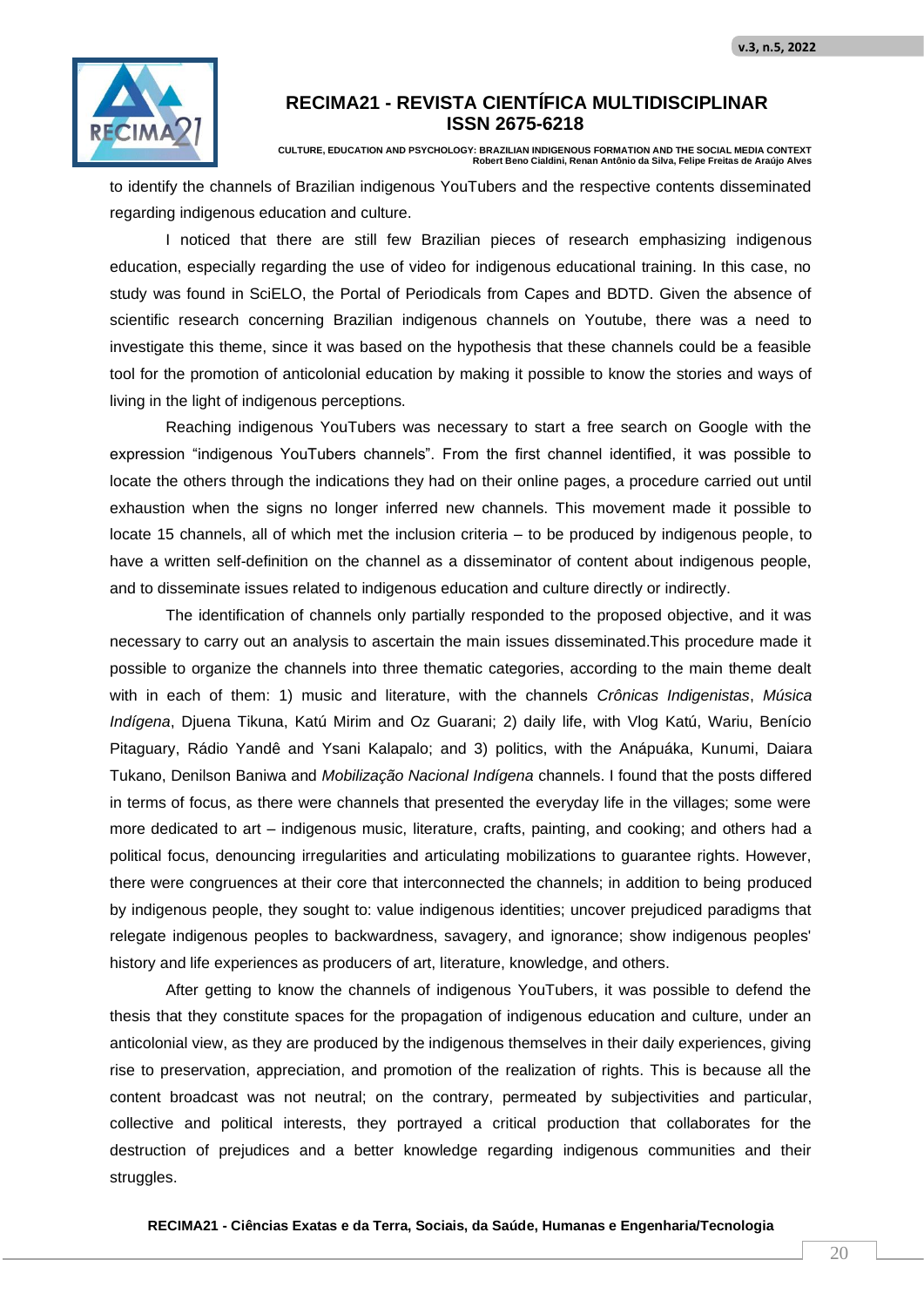

**CULTURE, EDUCATION AND PSYCHOLOGY: BRAZILIAN INDIGENOUS FORMATION AND THE SOCIAL MEDIA CONTEXT Robert Beno Cialdini, Renan Antônio da Silva, Felipe Freitas de Araújo Alves**

In general, its creators did not have specific educational training. Their channels were not pedagogical; however, they intended to inform, sensitize, and mobilize indigenous and nonindigenous people about respect for different ways of living. However, I can affirm that the channels can be a viable and fertile tool for promoting ethnic-racial education in a multicultural perspective since they propagate content with easy access. In many cases interactively, they allow entering virtually the indigenous cultures, expanding the understanding of these peoples; knowledge necessary to develop a critical and sensitive look, according to the stories and ways of living in the light of indigenous perceptions.

I conclude that the channels of indigenous YouTubers are tools permeated by a vital framework of knowledge that can be used even as a didactic resource by educators with the motto of promoting: the democratization of access to information about indigenous people; a non-formal space for conducting research; and raising awareness through critical analyzes and debates on published content.

This article contributes to the expansion of scientific knowledge in the area. In a compiled way, it offers society the electronic address of the main channels on Youtube produced by indigenous people in Brazil, with a synthesis of the main contents broadcast.

This study makes it possible to develop further research by making it feasible to inventory a considerable part of the audiovisual production, in which indigenous people are not only protagonists but producers, as well as enabling an initial path to carry out studies on specific literary works, musical rhythms, lyrics, forms of political organization, and other aspects concerning Brazilian indigenous people.

#### **REFERENCES**

ABU-EL-HAJ, M. F.; FIALHO, L. M. F. Formação docente e práticas pedagógicas multiculturais críticas. **Revista Educação em Questão**, Natal, v. 57, p. 1-27, 2019. Disponível em: https://periodicos.ufrn.br/educacaoemquestao/article/view/17109. Acesso em: 13 set. 2021.

ABU-EL-HAJ, M. Multiculturalismo e educação multicultural: o debate sobre as políticas de identidade na sociedade americana. **Educação & Formação**, Fortaleza, v. 4, n. 10, p. 195-213, 2019. Disponível em: https://revistas.uece.br/index.php/redufor/article/view/847. Acesso em: 8 set. 2021.

ANTUNES, C. P.; BERGAMASCHI, M. A. Formação de professores indígenas numa perspectiva intercultural. **Práxis Educativa**, Ponta Grossa, v. 7, Número Especial, p. 107-131, 2012. Disponível em: https://revistas2.uepg.br/index.php/praxiseducativa/article/view/5059. Acesso em 10 set. 2021.

ARAÚJO, A.; SOARES, E. L. Identidade e relações étnico-raciais na formação escolar. **Práticas Educativas, Memórias e Oralidades**, Fortaleza, v. 1, n. 1, p. 1-14, 2019. Disponível em: https://revistas.uece.br/index.php/revpemo/article/view/3628. Acesso em: 5 set. 2021.

ARISI, B. M. **Matis e Korubo**: contato e índios isolados no Vale do Javari, Amazônia. 2007. Dissertação (Mestrado em Antropologia Social) – Programa de Pós-Graduação em Antropologia Social, Universidade Federal de Santa Catarina, Florianópolis, 2007.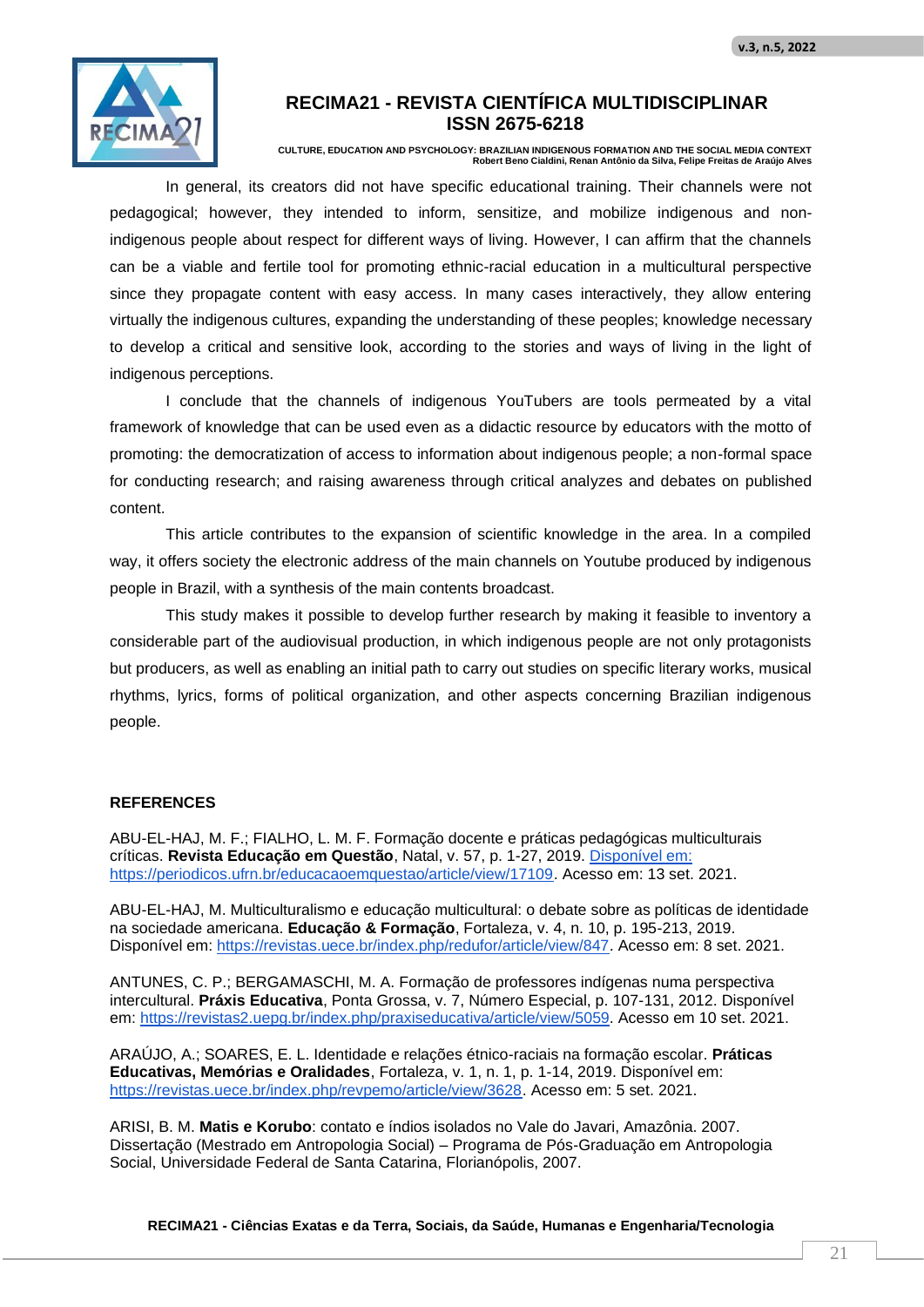

**CULTURE, EDUCATION AND PSYCHOLOGY: BRAZILIAN INDIGENOUS FORMATION AND THE SOCIAL MEDIA CONTEXT Robert Beno Cialdini, Renan Antônio da Silva, Felipe Freitas de Araújo Alves**

BASTOS, R. J. M. Música nas sociedades indígenas das terras baixas da América do Sul: estado da arte. **Mana**, Rio de Janeiro, v. 13, n. 2, p. 293-316, 2007. Disponível em: http://www.scielo.br/scielo.php?script=sci\_arttext&pid=S0104-93132007000200001&lng=en&nrm=iso. Acesso em: 1 set. 2021.

BERNARDINO-COSTA, J.; GROSFOGUEL, R. Decolonialidade e perspectiva negra. **Sociedade e Estado**, Brasília, DF, v. 31, n. 1, p. 15-24, 2016. Disponível em: http://www.scielo.br/scielo.php?script=sci\_arttext&pid=s0102-69922016000100015&lng=en&nrm=iso. Acesso em: 8 set. 2021.

BERRIBILI, E.; MILL, D. Impacto cognitivo do uso intensivo da internet: a autonomia dos estudos com dispositivos na adolescência. **Educação & Formação**, Fortaleza, v. 3, n. 9, p. 177-188, 2018. Disponível em: https://revistas.uece.br/index.php/redufor/article/view/862. Acesso em: 8 set. 2021.

BRASIL. Lei nº 11.645, de 10 de maio de 2008. Altera a Lei nº 9.394, de 20 de dezembro de 1996, modificada pela Lei nº 10.639, de 9 de janeiro de 2003, que estabelece as Diretrizes e Bases da Educação Nacional, para incluir no currículo oficial da rede de ensino a obrigatoriedade da temática "História e Cultura Afro-Brasileira e Indígena". **Diário Oficial [da] República Federativa do Brasil**, Poder Executivo, Brasília, DF, 11 mar. 2008.

BRASIL. Lei nº 9.394, de 20 de dezembro de 1996. Estabelece as Diretrizes e Bases da Educação Nacional. **Diário Oficial [da] República Federativa do Brasil**, Poder Executivo, Brasília, DF, 21 dez. 1996.

CALEFFI, P. O que é ser índio hoje? A questão indígena na América Latina/Brasil no início do século XXI. **Revista de Diálogos Latino-Americanos**, Aarhus, n. 7, p. 20-42, 2003. Disponível em: https://www.redalyc.org/articulo.oa?id=16200702. Acesso em: 20 ago. 2021.

CASTELLS, M. **Sociedade em rede**. São Paulo: Paz e Terra, 1999.

CASTRO, C. **Evolucionismo cultural**: textos de Morgan, Tylor e Frazer. Rio de Janeiro: Jorge Zahar, 2005.

CASTRO, D.; MARANHÃO, L.; SOUSA, J. O conceito de internet na pesquisa em comunicação no Brasil. **Razón y Palabra**, Quito, n. 84, p. 1-22, 2013. Disponível em: http://www.razonypalabra.org.mx/n/n84/v84/21\_castromaranhaosousa\_v84.pdf. Acesso em: 7 set. 2021.

CRESWELL, J. **Projeto de pesquisa**: métodos qualitativo, quantitativo e misto. 2. ed. Porto Alegre: Bookman, 2007.

DELGADO, P. S.; JESUS, N. T. (org.). **Povos indígenas no Brasil**: perspectiva no fortalecimento de lutas e combate ao preconceito por meio do audiovisual. Curitiba: Brazil Publishing, 2018.

Disponível em: https://docs.ufpr.br/~clarissa/pdfs/delinking\_mignolo2007.pdf. Acesso em: 13 set. 2021.

FEATHERSTONE, M. Cultura global: uma introdução. *In*: FEATHERSTONE, M. (org.). **Cultura global**: nacionalização, globalização e modernidade. 3. ed. Petrópolis: Vozes, 1999. p. 183-205.

FIALHO, L. M. F.; FERREIRA, E. M. B.; SILVA, J. F. L. E. Grafismo corporal indígena: tecendo memórias Tucuns. **Educação e Cultura Contemporânea**, Rio de Janeiro, v. 17, p. 213-237, 2020. Disponível em: http://periodicos.estacio.br/index.php/reeduc/article/viewarticle/6301. Acesso em: 13 set. 2021.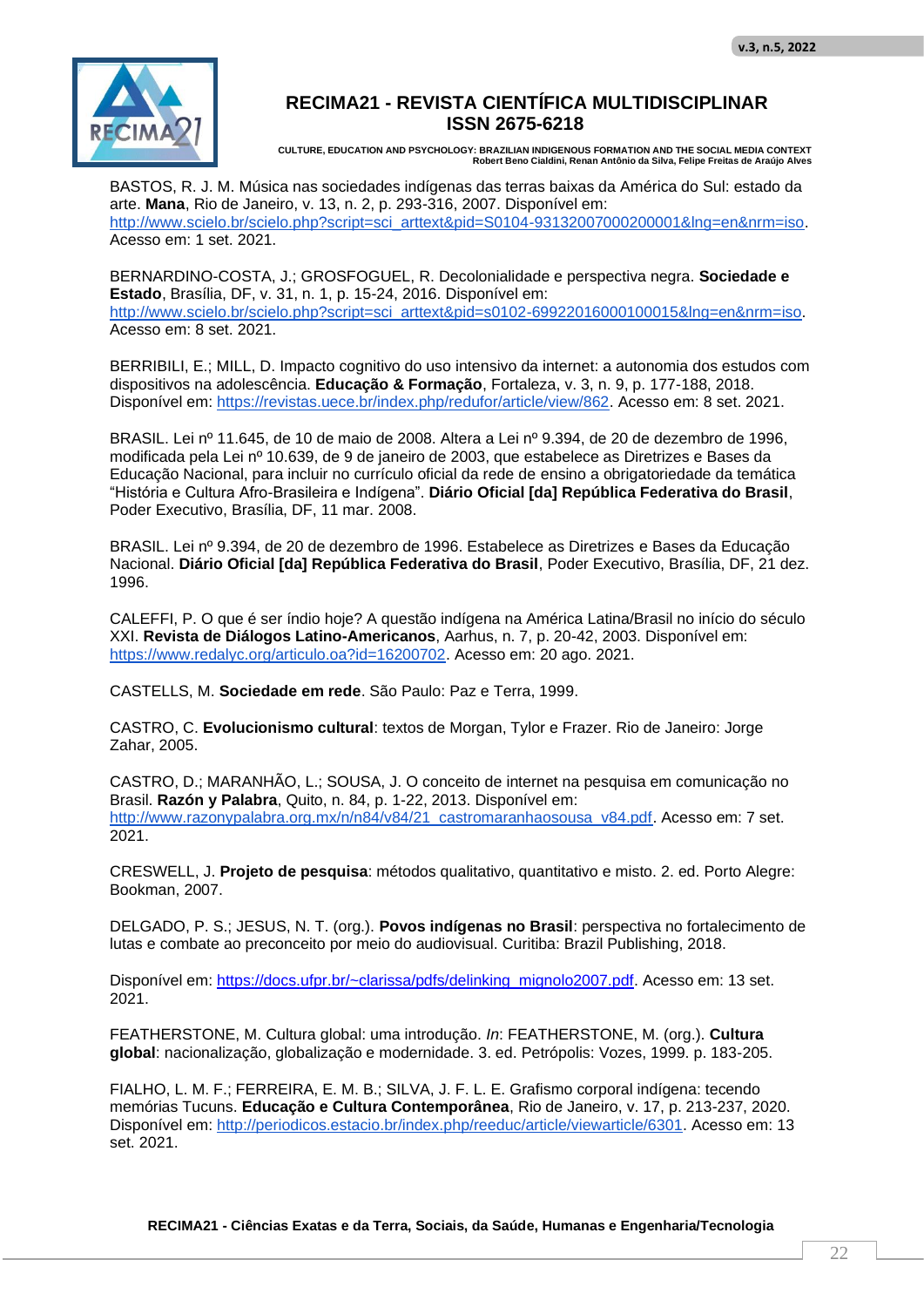

**CULTURE, EDUCATION AND PSYCHOLOGY: BRAZILIAN INDIGENOUS FORMATION AND THE SOCIAL MEDIA CONTEXT Robert Beno Cialdini, Renan Antônio da Silva, Felipe Freitas de Araújo Alves**

FIALHO, L. M. F.; MACHADO, C. J. S.; SALES, J. A. M. As correntes do pensamento geográfico e a Geografia ensinada no ensino fundamental: objetivos, objeto de estudo e a formação dos conceitos geográficos. **Educação em Foco**, Belo Horizonte, v. 17, p. 203-224, 2014. Disponível em: http://revista.uemg.br/index.php/educacaoemfoco/article/view/432. Acesso em: 13 set. 2021.

FIALHO, L. M. F.; SOUSA, F. G. A. Juventudes e redes sociais: interações e orientações educacionais. **Revista Exitus**, Santarém, v. 9, n. 1, p. 202-231, 2019. Disponível em: http://www.ufopa.edu.br/portaldeperiodicos/index.php/revistaexitus/article/viewfile/721/421. Acesso em: 13 set. 2021.

FUNAI. **Nota da Funai sobre a PEC 215/00**. Brasília, DF: Funai, 2015. Disponível em: http://www.funai.gov.br/index.php/comunicacao/noticias/3494-nota-da-funai-sobre-a-pec-215-00. Acesso em: 13 set. 2021.

GINSBURG, F. Embedded aesthetics: creating a discursive space for indigenous média. **Cultural Anthropology**, Arlington, v. 9, n. 3, p. 365-382, 1994. Disponível em: https://as.nyu.edu/content/dam/nyu-as/faculty/documents/ginsburgembeddedaestheticscreatingadiscursivespaceforindigenousmedia.pdf. Acesso em: 13 set. 2021.

IBGE. **Informações sobre a distribuição da população autodeclarada indígena no território brasileiro, com base nos resultados censitários. População residente, segundo a situação do domicílio e condição de indígena – Brasil 1991/2010. Rio de Janeiro: IBGE, 2010**. Disponível em: https://indigenas.ibge.gov.br/graficos-e-tabelas-2.html. Acesso em: 13 set. 2021.

KUJAWA, H. A. Conflitos envolvendo indígenas e agricultores no Rio Grande do Sul: dilemas de políticas públicas contraditórias. **Ciências Sociais Unissinos**, São Leopoldo, v. 51, n. 1, p. 72-82, 2015. Disponível em:

http://revistas.unisinos.br/index.php/ciencias\_sociais/article/view/csu.2015.51.1.08. Acesso em: 13 set. 2021.

LOUREIRO, C. W.; MORETTI, C. Z. Paulo Freire em Abya Yala: denúncias e anúncios de uma epistemologia decolonial. **Práxis Educativa**, Ponta Grossa, v. 16, e2116634, p. 1-19, 2021. Disponível em: https://revistas2.uepg.br/index.php/praxiseducativa/article/view/16634. Acesso em: 09 ago. 2021.

LUCHETTA, F. L.; PIOVEZANA, L. Educação indígena e os processos de ensino-aprendizagem escolar. **Revista Pedagógica**, Chapecó, v. 2, n. 27, 2011. Disponível em: https://bell.unochapeco.edu.br/revistas/index.php/pedagogica/article/view/1314. Acesso em: 13 set. 2021.

MALHEIROS, B. T. **Metodologia de pesquisa em educação**. Rio de Janeiro: LTC, 2011.

MARTINO, L. C. Dois estágios da comunicação *versus* efeitos limitados: uma releitura. *In*: ENCONTRO DA COMPÓS, 18., 2009, Belo Horizonte. **Anais** [...]. Belo Horizonte: PUC, 2009.

MELLO, E. F. F. Tecnologia em rede como potencializadora de uma condição de leitor-autor em oficinas de inclusão digital. **Revista Espaço Acadêmico**, Maringá, v. 11, n. 130, p. 101-112, 2012. Disponível em:

http://www.periodicos.uem.br/ojs/index.php/EspacoAcademico/article/viewfile/13674/8832. Acesso em: 9 set. 2021.

MENDES, M. C. F.; FIALHO, L. M. F.; MACHADO, C. J. S. Argentina Pereira Gomes: disseminação de "inovações" didáticas na educação primária na década de 1930. **Revista Diálogo Educacional**, Curitiba, v. 19, n. 61, p. 527-550, 2019. Disponível em: https://periodicos.pucpr.br/index.php/dialogoeducacional/article/viewfile/24959/23519. Acesso em: 13 set. 2021.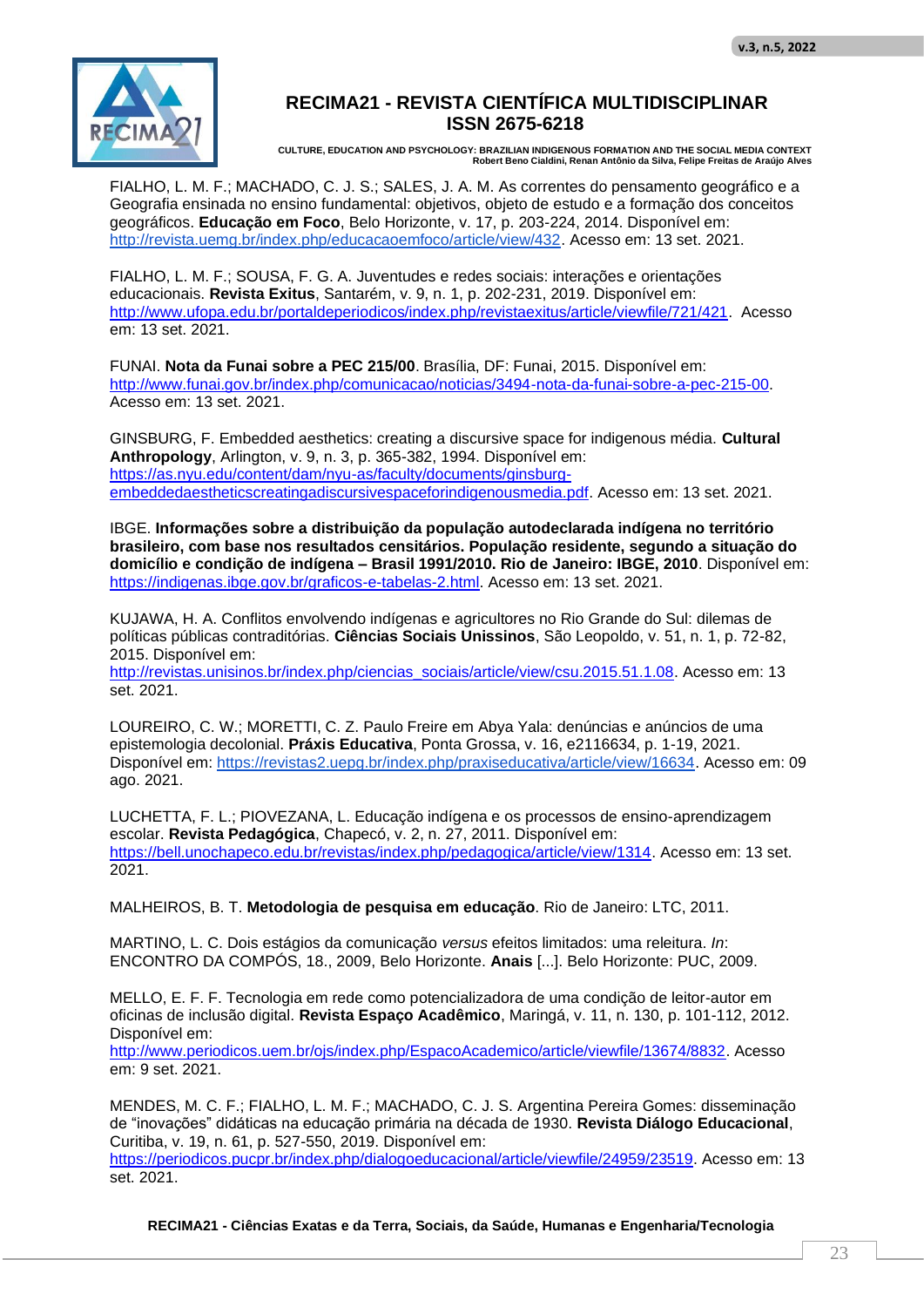

**CULTURE, EDUCATION AND PSYCHOLOGY: BRAZILIAN INDIGENOUS FORMATION AND THE SOCIAL MEDIA CONTEXT Robert Beno Cialdini, Renan Antônio da Silva, Felipe Freitas de Araújo Alves**

MENDONÇA, D. G.; LIMA, J. F.; GUSMÃO, C. A. O uso das tecnologias no auxílio à preservação do idioma indígena: o caso Xakriabá. **Revista de Informática Aplicada**, São Caetano do Sul, v. 12, n. 1, p. 41-51, 2015. Disponível em: https://sol.sbc.org.br/index.php/desafie/article/view/10041. Acesso em: 13 set. 2021.

MIGNOLO, W. D. Delinking: the rhetoric of modernity, the logic of coloniality and the grammar of decoloniality. **Cultural Studies**, London, v. 21, n. 2-3, p. 449-514, 2007.

MINAYO, M. C. S. *et al.* **Pesquisa social**: teoria, método e criatividade. Petrópolis: Vozes, 1994.

OLIVEIRA, A. J.; VIGGIANO, G. Youtubers democratizam o acesso à educação: conheça principais canais. Revista Galileu, São Paulo, 2018. Disponível em: https://revistagalileu.globo.com/revista/noticia/2018/03/youtubers-democratizam-o-acesso-educacaoconheca-principais-canais.html**. Acesso em: 8 set. 2021.**

PESSOA, M. S. O esboço histórico-etnográfico-linguístico de um povo indígena. **Revista A Cor das Letras**, Feira de Santana, v. 5, n. 1, p. 130-145, 2004. Disponível em: http://periodicos.uefs.br/index.php/acordasletras/article/view/1703. Acesso em: 13 set. 2021.

SALGADO, M. R. Entre ritmo e poesia: rap e literatura oral urbana. **Linguística e Literatura Scripta**, Belo Horizonte, v. 19, n. 37, p. 151-163, 2015. Disponível em: http://periodicos.pucminas.br/index.php/scripta/article/view/p.2358-3428.2015v19n37p153. Acesso em: 13 set. 2021.

SCHMIDT, M. A.; CAINELLI, M. **Ensinar História**. São Paulo: Scipione, 2004.

SILVA, E. C. A. Povos indígenas e direito à terra na realidade brasileira. **Serviço Social & Sociedade**, São Paulo, n. 133, p. 480-500, 2018. Disponível em: https://www.scielo.br/pdf/sssoc/n133/0101-6628-sssoc-133-0480.pdf. Acesso em: 13 set. 2021.

SILVA, K. V.; SILVA, M. H. **Dicionário de conceitos históricos**. 3. ed. São Paulo: Contexto, 2010.

SILVA, P. F.; FAGUNDES, L. C.; MENEZES, C. S. Como as crianças estão se apropriando das tecnologias digitais na primeira infância? **Renote**, Porto Alegre, v. 16, n. 1, p. 1-10, 2018. Disponível em: https://seer.ufrgs.br/renote/article/view/86023. Acesso em: 10 jun. 2021.

SILVA, P. T. B.; ARAÚJO, M. I. O. Diálogos sobre interculturalidade, conhecimento científico e conhecimentos tradicionais na educação escolar indígena. **Práxis Educacional**, Vitória da Conquista, v. 11, n. 18, p. 153-176, 2014. Disponível em: http://periodicos2.uesb.br/index.php/praxis/article/view/805. Acesso em: 8 set. 2021.

SOARES, A. B. *et al.* Construindo saberes nas redes sociais. **Renote**, Porto Alegre, v. 16, n. 1, p. 1- 10, 2018. Disponível em: https://seer.ufrgs.br/renote/article/view/85991. Acesso em: 03 set. 2021.

SOUZA, L. C.; DI GREGÓRIO, M. F. Ensaio sobre a História e Cultura Afro-Brasileira e Indígena trabalhadas nas salas de aulas do ensino fundamental das escolas públicas no Nordeste do Brasil: entre desafios dos livros didáticos e docência. **Revista Tempos e Espaços em Educação**, São Cristóvão, v. 9, n. 19, p. 63-74, 2016. Disponível em: https://seer.ufs.br/index.php/revtee/article/view/5596/4612. Acesso em: 8 set. 2021.

THIÉL, J. C. **Pele silenciosa, pele sonora**: a construção da identidade indígena brasileira e norteamericana na literatura. 2006. 376 f. Tese (Doutorado em Letras) – Programa de Pós-Graduação em Letras, Universidade Federa do Paraná, Curitiba, 2006.

VELLOSO, F. **Informática**: conceitos básicos. 9. ed. Rio de Janeiro: Elsevier, 2014.